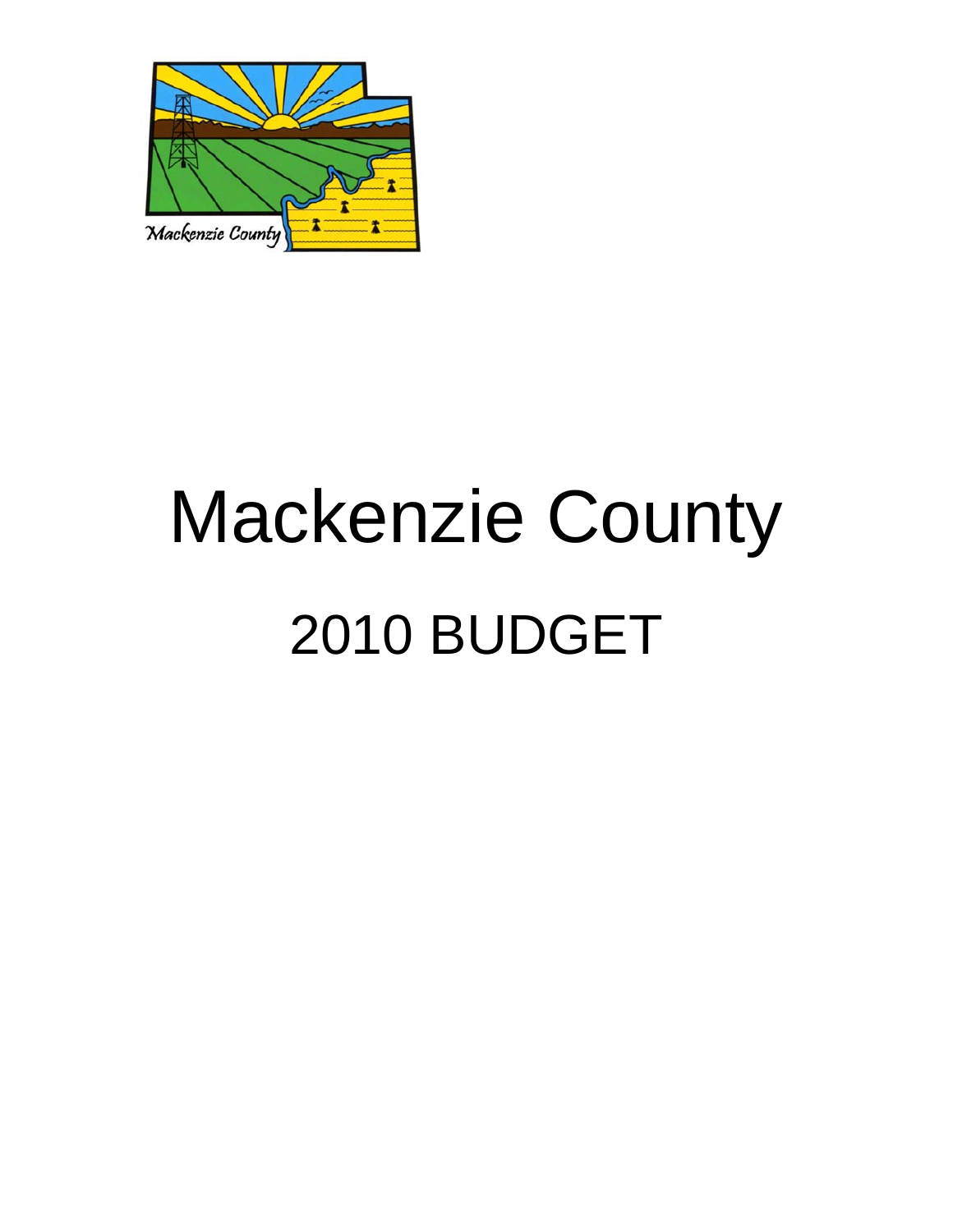

## **Mackenzie County**

# **2010 Operating and Capital Budget**

# **Table of Contents**

|       | 1. Statement of Operations (2008, 2009 Actual and 2010 Budget) 1  |
|-------|-------------------------------------------------------------------|
|       |                                                                   |
|       |                                                                   |
| a)    | Schedule A-1 & A-2 - Operating Revenues and General               |
|       |                                                                   |
| b)    |                                                                   |
| c)    | Schedule C – Contributions to Reserves per Established Policies 6 |
| d)    |                                                                   |
| e)    |                                                                   |
| $f$ ) |                                                                   |
|       |                                                                   |
|       |                                                                   |
|       |                                                                   |
|       |                                                                   |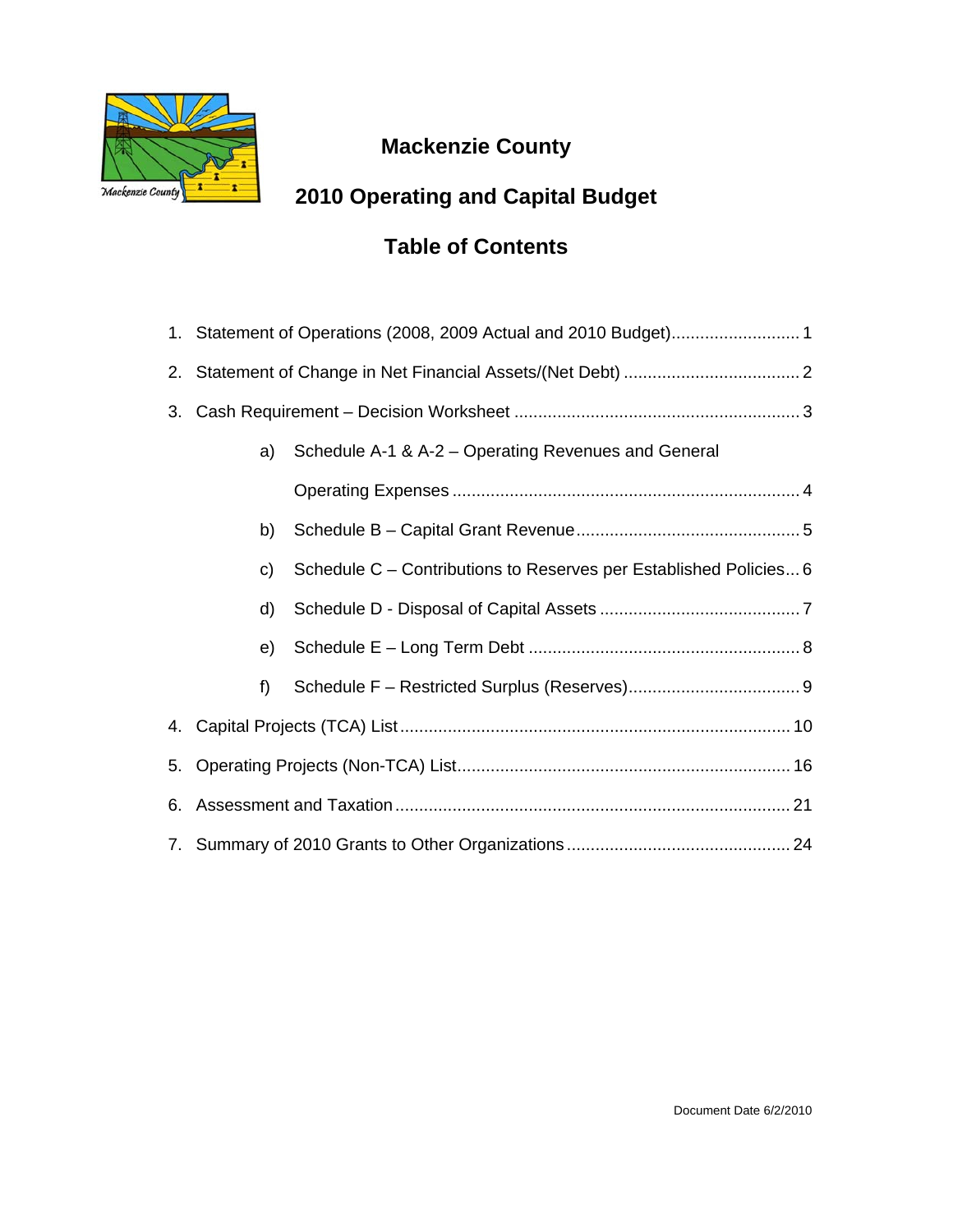#### **Mackenzie County**

#### **2010 Budget**

#### **Statement of Operations**

|                                                                      | 2008 Actual<br>(restated) | % change | 2009 Actual   | % change | 2010 Budget   |
|----------------------------------------------------------------------|---------------------------|----------|---------------|----------|---------------|
| <b>REVENUES</b>                                                      |                           |          |               |          |               |
| Property taxes                                                       | \$31,873,109              | 1%       | \$32,236,723  | $-6%$    | \$30,335,405  |
| Less: Education requisitions (2010 is adjusted for 20009 over/under) | \$7,149,792               | $-5%$    | \$6,768,922   | $-3%$    | \$6,566,221   |
| Lodge requisition (2010 is adjusted for 2009 over/under)             | \$627,268                 | $-9%$    | \$568,212     | 27%      | \$722,097     |
| Net municipal property taxes                                         | \$24,096,049              | 3%       | \$24,899,589  | $-7%$    | \$23,047,087  |
| User fees and sales of goods                                         | \$2,052,777               | $-6%$    | \$1,939,122   | 4%       | \$2,022,398   |
| Government transfers - operating                                     | \$1,941,217               | $-25%$   | \$1,448,984   | $-13%$   | \$1,254,523   |
| Investment income (operating)                                        | \$732,275                 | $-69%$   | \$230,586     | 8%       | \$250,000     |
| Other revenue - operating                                            | \$804,943                 | 19%      | \$960,023     | $-16%$   | \$807,689     |
| <b>Total Revenue</b>                                                 | \$29,627,261              | $-1%$    | \$29,478,304  | $-7%$    | \$27,381,697  |
| <b>EXPENSES</b>                                                      |                           |          |               |          |               |
| Operating                                                            |                           |          |               |          |               |
| Legislative                                                          | \$514,653                 | 9%       | \$559,407     | $-4%$    | \$539,619     |
| Administration                                                       | \$2,236,664               | 2%       | \$2,291,302   | 12%      | \$2,564,197   |
| Grants to other governments                                          | \$1,288,452               | 1%       | \$1,298,329   | 16%      | \$1,500,000   |
| Protective services                                                  | \$2,761,556               | $-39%$   | \$1,686,747   | $-34%$   | \$1,105,656   |
| Transportation                                                       | \$10,211,565              | 3%       | \$10,520,968  | 9%       | \$11,507,531  |
| Environmental use and protection                                     | \$3,202,088               | 10%      | \$3,532,975   | 16%      | \$4,087,232   |
| Public health and welfare                                            | \$585,853                 | 0%       | \$583,771     | 8%       | \$630,053     |
| Planning, development, agriculture                                   | \$1,593,036               | 20%      | \$1,907,330   | 16%      | \$2,217,045   |
| Recreation and culture                                               | \$1,221,388               | 14%      | \$1,388,576   | 6%       | \$1,467,530   |
| <b>Total</b>                                                         | \$23,615,255              | 1%       | \$23,769,405  | 7.8%     | \$25,618,863  |
| Operating - Non-TCA projects                                         | \$930,611                 | 24%      | \$1,156,348   | 14%      | \$1,316,763   |
| <b>Total operating expenses</b>                                      | \$24,545,866              | 2%       | \$24,925,753  | 8%       | \$26,935,626  |
| Excess (deficiency) of revenue over expenses before other            | \$5,081,395               | $-10%$   | \$4,552,551   | $-90%$   | \$446,071     |
| <b>OTHER</b>                                                         |                           |          |               |          |               |
|                                                                      |                           |          |               |          |               |
| Government transfers for capital (Schedule B)                        | \$17,620,461              | $-49%$   | \$9,072,364   | $-28%$   | \$6,564,867   |
| Investment income (capital)                                          | \$104,088                 | $-90%$   | \$10,082      | $-100%$  | \$359,798     |
| Other capital revenues<br>Contributed assets                         | \$62,204                  | 86%      | \$115,502     | 212%     |               |
| Excess (deficiency) of revenue over expenses                         | \$22,868,148              | $-40%$   | \$13,750,499  | $-46%$   | \$7,370,736   |
| Accumulated surplus, beginning of year                               | \$116,344,235             |          | \$139,212,383 |          | \$152,962,882 |
| Accumulated surplus, end of year                                     | \$139,212,383             |          | \$152,962,882 |          | \$160,333,618 |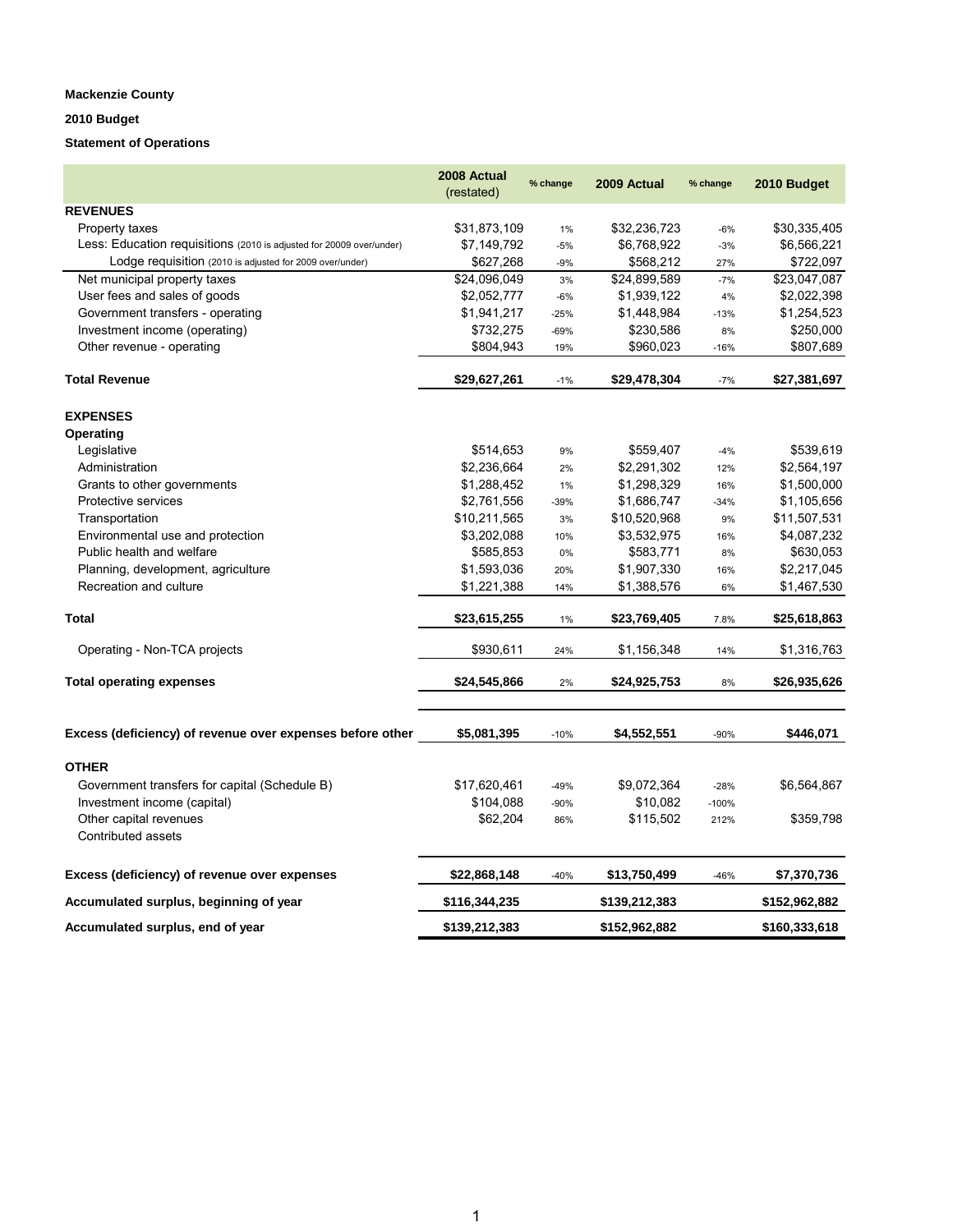#### **Mackenzie County 2010 Budget**

#### **Statement of Change in Net Financial Asset/(Net Debt)**

(Financial Assets less Financial Liabilities)

|                                                                                                                                         | 2008 Actual    | $\frac{0}{0}$<br>change | 2009 Actual    | $\%$<br>change | 2010 Budget    |
|-----------------------------------------------------------------------------------------------------------------------------------------|----------------|-------------------------|----------------|----------------|----------------|
| Annual Surplus/(Deficit) (before capital)                                                                                               | \$22,868,148   | -40%                    | \$13,750,499   | -46%           | \$7,370,736    |
| Acquisition of tangible capital assets<br>Contributed assets                                                                            | (\$32,444,355) | -49%                    | (\$16,599,372) | 31%            | (\$21,727,130) |
| Amortization of tangible capital assets                                                                                                 | \$3,541,947    | 30%                     | \$4,616,513    | 15%            | \$5,297,221    |
| (Gain)/Loss on sale of tangible capital assets<br>Proceeds on sale of tangible capital assets<br>Write-downs of tangible capital assets | \$752,666      |                         | \$663,848      |                | \$1,067,585    |
|                                                                                                                                         | (\$5,281,594)  |                         | \$2,431,488    |                | (\$7,991,588)  |
| Net of acquisition and consumption of supply inventories<br>Net of acquisition and use of prepaid expense                               | (\$933,382)    |                         | \$844,729      |                | \$77,290       |
|                                                                                                                                         | (\$933,382)    |                         | \$844,729      |                | \$77,290       |
| Increase/ (Decrease) in net financial assets                                                                                            | (\$6,214,976)  |                         | \$3,276,217    |                | (\$7,914,298)  |
| Net financial assets at beginning of year                                                                                               | \$7,971,128    |                         | \$1,756,152    |                | \$5,032,369    |
| Net financial assets/(net debt) at end of year                                                                                          | \$1,756,152    |                         | \$5,032,369    |                | (\$2,881,929)  |

The government's net financial asset/net debt position is often called its "future revenue requirements" because this indicator provides a measure of the future revenue required to pay for past transactions and events. The government's change in net debt in the year is a measure of whether the revenues raised were sufficient to cover government spending. The spending in the year includes any capital spending to acquire new capital assets. It provides an indication of the affordability of additional spending. Although there are a few other sustainability indicators, a trend showing increases in net debt or reductions in net assets may not be sustainable.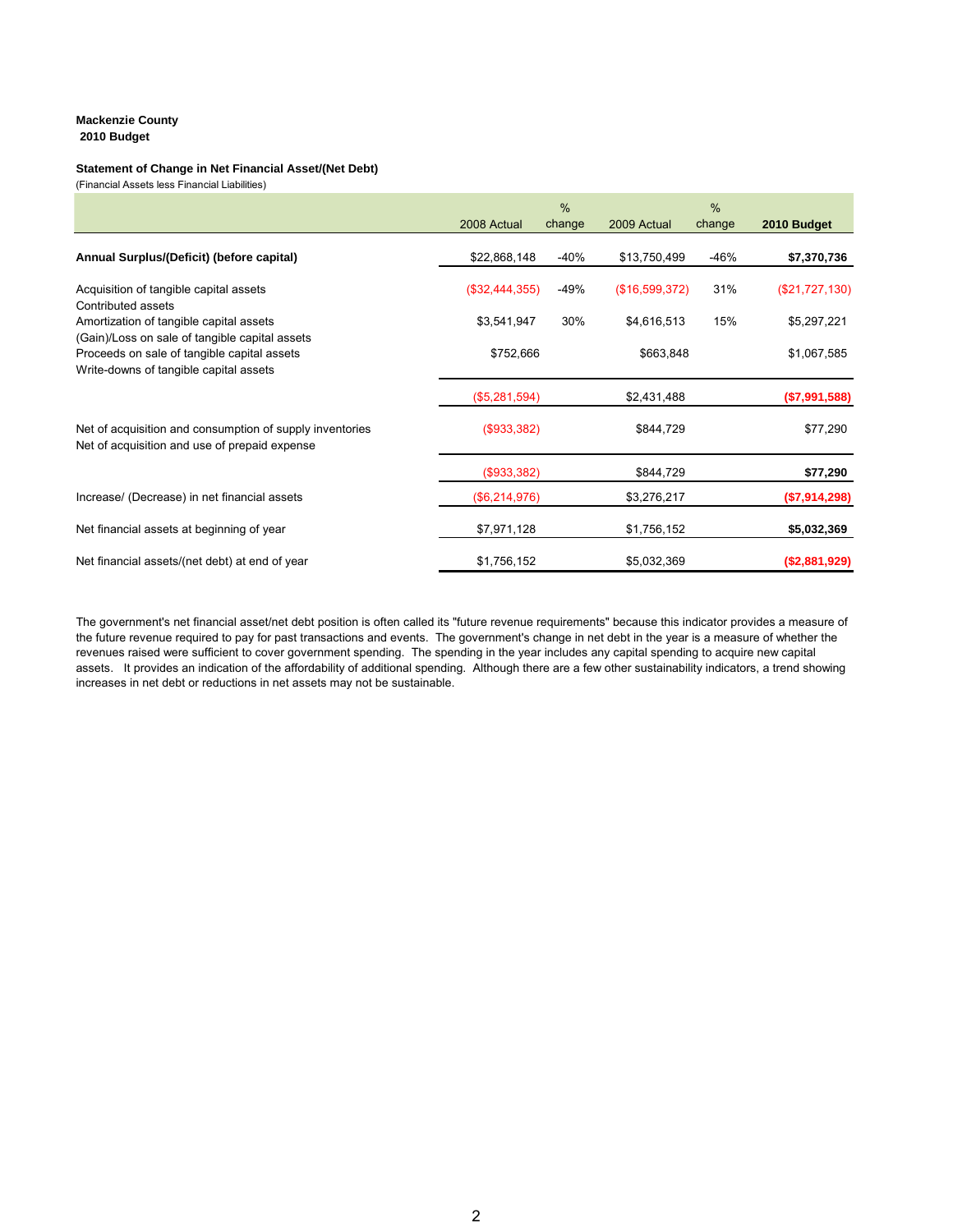#### **Mackenzie County Budget 2010 Cash Requirement - Decision Worksheet**

|                                                                                                                                          | 2009 Budget    | $\%$<br>change | 2010 Budget      |                   |
|------------------------------------------------------------------------------------------------------------------------------------------|----------------|----------------|------------------|-------------------|
| <b>Operating Cash Requirement</b>                                                                                                        |                |                |                  |                   |
| Operating Cost (excluding non-cash items and capital debt interest expense)                                                              | \$18,863,156   | 1%             | \$19,100,610     | Schedule A-2      |
| Non-TCA - Operating Costs (Non-TCA Projects List)                                                                                        | \$2,472,002    | $-47%$         | \$1,316,763      |                   |
| Less: Other Operating Revenue (excluding municipal tax levy)                                                                             | ( \$4,808,898) | $-10%$         | (\$4,334,610)    | Schedule A-1      |
| Anticipated draw from prior year accumulated surplus - restricted (for Non-TCA<br>projects)                                              |                |                | (S211, 514)      | (1)               |
| Anticipated draw from prior year accumulated surplus - unrestricted                                                                      |                |                |                  |                   |
| Tax levy for operations                                                                                                                  | \$16,526,260   | $-4%$          | \$15,871,249     |                   |
| <b>Capital Cash Requirements</b>                                                                                                         |                |                |                  |                   |
| Capital costs (TCA Project List)                                                                                                         | \$23,956,820   | $-9%$          | \$21,727,130     |                   |
| Capital debt interest                                                                                                                    | \$387,077      | 18%            | \$456,697        |                   |
| Capital debt principle<br>Less:                                                                                                          | \$1,316,048    | 30%            | \$1,709,972      |                   |
| Capital revenue - grants                                                                                                                 | (\$10,341,230) | $-37%$         | (\$6,564,867)    | Schedule B        |
| Other capital revenue (community or developer's contributions)                                                                           | (\$40,000)     | 799%           | $($ \$359,798)   |                   |
| Proceeds on disposal of assets (includes proceeds from sale of LC PW Shop)                                                               | (\$1,075,001)  | $-1%$          | (\$1,067,585)    | Schedule D        |
| Proceeds from new debentures                                                                                                             | (\$4,931,022)  | $-24%$         | $($ \$3,726,766) | Schedule E        |
| Anticipated draw from prior year accumulated surplus - restricted<br>Anticipated draw from prior year accumulated surplus - unrestricted | (\$2,565,974)  | 189%           | (\$7,409,945)    | (2)               |
| Tax levy for capital                                                                                                                     | \$6,706,718    | $-29%$         | \$4,764,838      |                   |
| <b>Minimum Tax Levy</b>                                                                                                                  | \$23,232,978   | $-11%$         | \$20,636,087     |                   |
|                                                                                                                                          |                |                |                  |                   |
| <b>Future Financial Plans</b>                                                                                                            |                |                |                  |                   |
| Contributions to Reserves as per Policies                                                                                                | \$1,680,000    |                | \$1,915,000      | Schedule C        |
| Contributions to Reserves (related to 2009 disposal of TCA - LC PW Shop)<br>Contributions to Reserves (from 2010 anticipated surplus)    | \$16,428       |                | \$496,000        |                   |
|                                                                                                                                          |                |                |                  |                   |
| Tax levy for future financial plans                                                                                                      | \$1,696,428    | 42%            | \$2,411,000      | (3)               |
| <b>Total Tax Levy</b>                                                                                                                    | \$24,929,406   | $-8%$          | \$23,047,087     |                   |
| Net budgeted cash draw on accumulated surplus accounts                                                                                   | (\$869,546)    | 499%           | (\$5,210,459)    | $(1) + (2) + (3)$ |
|                                                                                                                                          |                |                |                  |                   |
| <b>OTHER:</b>                                                                                                                            |                |                |                  |                   |
| Restricted surplus (reserves), beginning of year                                                                                         | \$9,561,559    |                | \$15,910,230     |                   |
| Restricted surplus (reserves), ending of year (estimated)                                                                                | \$8,692,013    |                | \$10,699,771     |                   |
| 20% of the total allowable debt limit (the benchmark that was set by Council in<br>respect to reserves)                                  | \$8,380,539    |                | \$8,918,060      |                   |
| Total budgeted operating and capital costs (excluding non-cash items)                                                                    | \$46,995,103   | -6%            | \$44,311,173     |                   |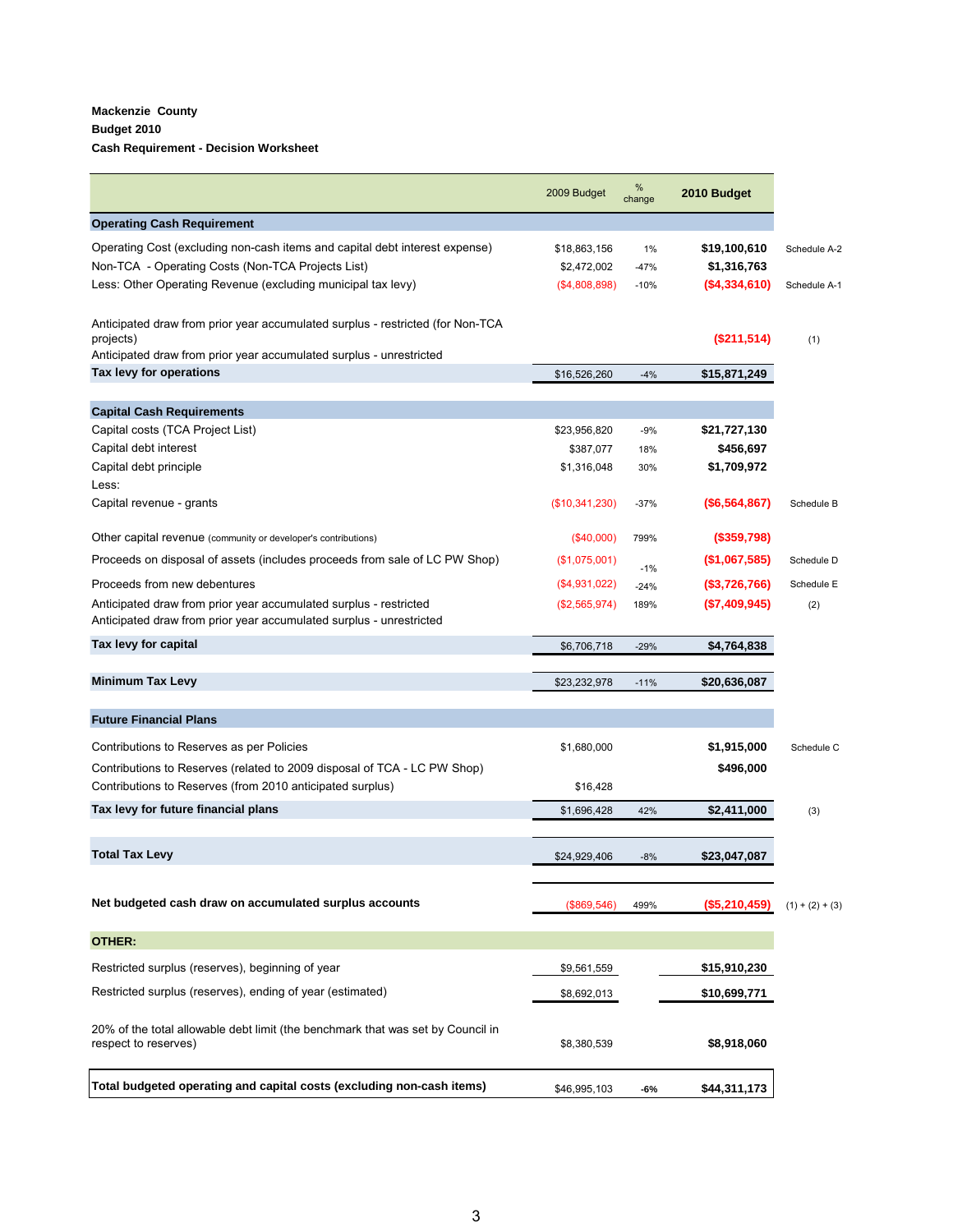| <b>Legislative and</b><br><b>Administration</b> | Services | <b>Protective Transportation</b><br>and Airport | <b>Utilities</b> | Development Veterinary | <b>Planning &amp; Agricultural &amp; Recreation &amp;</b> | <b>Cultural</b> | <b>TOTAL</b> |
|-------------------------------------------------|----------|-------------------------------------------------|------------------|------------------------|-----------------------------------------------------------|-----------------|--------------|
|-------------------------------------------------|----------|-------------------------------------------------|------------------|------------------------|-----------------------------------------------------------|-----------------|--------------|

#### *Schedule A-1: Operating Revenues (excluding municipal taxes, and excluding school and lodge requisitions)*

| Sale of Goods & Services      | 29.500  | 21.000 | 37.800    | 1.915.763 | 2.200   | 2.835  | 13.300  | 2,022,398 |
|-------------------------------|---------|--------|-----------|-----------|---------|--------|---------|-----------|
| Interest Revenue              | 250,000 |        |           | 01        |         |        |         | 250,000   |
| Provincial Grants - operating | 101,346 | 25.000 | 660.948   |           |         | 60.000 | 407.229 | 1,254,523 |
| Other Revenue incl. Frontage  | 157.000 |        | 318.324   | 122.197   | 197.250 | 12.918 |         | 807,689   |
| <b>Total Revenues</b>         | 537,846 | 46.000 | 1,017,072 | 2,037,960 | 199,450 | 75.753 | 420,529 | 4,334,610 |

#### *Schedule A-2: General Operating Expenses (excluding school and lodge requisitions, and excluding debenture principal payments)*

| Wages & Salaries, Benefits, WCB,<br>Recruiting, Honorariums | 1,560,141 | 201,926        | 2,165,149  | 876,041        | 508,174   | 190,089   | 149,402   | 5,650,922  |
|-------------------------------------------------------------|-----------|----------------|------------|----------------|-----------|-----------|-----------|------------|
| Contracted and General Services                             | 1,124,285 | 541,915        | 1,838,112  | 1,007,618      | 274,688   | 1,036,853 | 190,618   | 6,014,089  |
| Materials & Supplies, Fuel & Oil, Chemicals<br>& Salt       | 135,598   | 89,481         | 3,125,846  | 325,450        | 21,600    | 64,650    | 124,103   | 3,886,728  |
| Utilities (Gas, Power)                                      | 36,600    | 35,250         | 172,200    | 298,000        | 3,000     | 0         |           | 545,050    |
| Grants to local governments                                 | 1,500,000 | 0              |            | 01             | 0         | 0         |           | 1,500,000  |
| Grants to other organizations                               | 0         | $\overline{0}$ |            | 0l             | 0         | 0         | 1,502,311 | 1,502,311  |
| <b>Capital debt interest</b>                                | 85,259    | 0              | 71,377     | 300,061        | 0         | 0         | 0         | 456,697    |
| Net Book Value of disposed TCA                              | 0         | 128,915        | 558,130    | $\overline{0}$ |           | 0         |           | 687,045    |
| Amortization                                                | 83,133    | 108,169        | 3,576,717  | 1,280,062      | 5,321     | 77,170    | 166,649   | 5,297,221  |
| Other                                                       | 78,800    | 0              |            | $\Omega$       |           | ∩         |           | 78,800     |
| Total expenses excl. non-TCA projects                       | 4,603,816 | 1,105,656      | 11,507,531 | 4,087,232      | 812,783   | 1,368,762 | 2,133,083 | 25,618,863 |
| Non-TCA projects                                            | 400,962   | 27,300         | 128,167    | 63,767         | 288,132   | 10,000    | 398,435   | 1,316,763  |
| Total expenses incl. non-TCA projects                       | 5,004,778 | 1,132,956      | 11,635,698 | 4,150,999      | 1,100,915 | 1,378,762 | 2,531,518 | 26,935,626 |

#### *Remove non-cash items included in the above:*

| avove:                                                                            |           |         |           |           |         |           |           |            |
|-----------------------------------------------------------------------------------|-----------|---------|-----------|-----------|---------|-----------|-----------|------------|
| Estimated gravel inventory consumption                                            |           |         | 77.290    |           |         |           |           | 77.290     |
| Net Book Value of disposed TCA                                                    |           | 128.915 | 558.130   |           |         |           |           | 687,045    |
| Amortization                                                                      | 83.133    | 108.169 | 3.576.717 | 1,280,062 | 5.321   | 77.170    | 166.649   | 5,297,221  |
| Total operational expenses excluding non-<br>cash items and capital debt interest | 4.435.424 | 868.572 | 7.224.017 | 2.507.109 | 807.462 | 1.291.592 | 1.966.434 | 19,100,610 |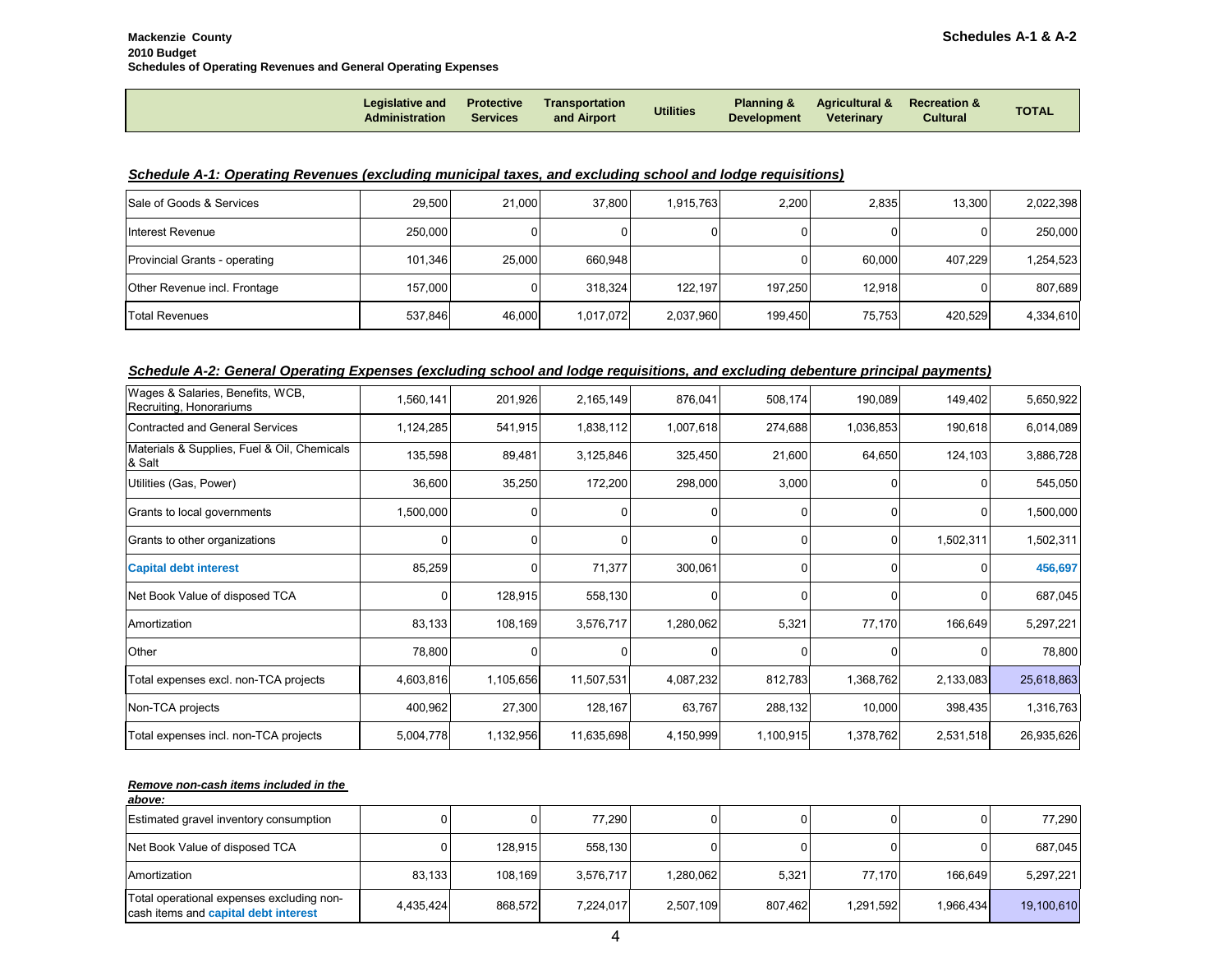#### **Mackenzie County Schedule B 2010 Budget Capital Grant Revenues (for TCA projects)**

|                                                                     | Grant funding deferred or<br>to be received from<br>previous year programs | New 2010 Funding | <b>Total Capital Grant</b><br><b>Revenue</b> |
|---------------------------------------------------------------------|----------------------------------------------------------------------------|------------------|----------------------------------------------|
| Provincial Capital Grants - MSP                                     |                                                                            | \$87,764         | \$87,764                                     |
| Provincial Capital Grants - AMIP                                    | \$21,696                                                                   | \$0              | \$21,696                                     |
| Provincial Capital Grants - FGTF (previously NDCC)                  | \$305,489                                                                  | \$557,412        | \$862,901                                    |
| Provincial Capital Grants - SIP                                     | \$0                                                                        | \$184,980        | \$184,980                                    |
| Provincial Capital Grants - MSI (Capital)                           | \$141,698                                                                  | \$2,957,214      | \$3,098,912                                  |
| Provincial Capital Grants - AB WWP                                  | \$75,000                                                                   |                  | \$75,000                                     |
| Provincial Capital Grants - GAP (Bridge Funding)                    | \$135,000                                                                  |                  | \$135,000                                    |
| Provincial Capital Grants - AT (Hwy 697 Agreement)                  | \$33,390                                                                   |                  | \$33,390                                     |
| Prov/Fed Capital Grants - Build Canada Fund                         | \$1,440,768                                                                |                  | \$1,440,768                                  |
| Federal Capital Grants - WED/CAF (Zama Community<br>Park Expansion) |                                                                            | \$254,760        | \$254,760                                    |
| Provincial Capital Grants - FRIAA (Zama Fire Guard)                 |                                                                            | \$369,696        | \$369,696                                    |
| <b>Total Capital Revenues</b>                                       | \$2,153,041                                                                | \$4,411,826      | \$6,564,867                                  |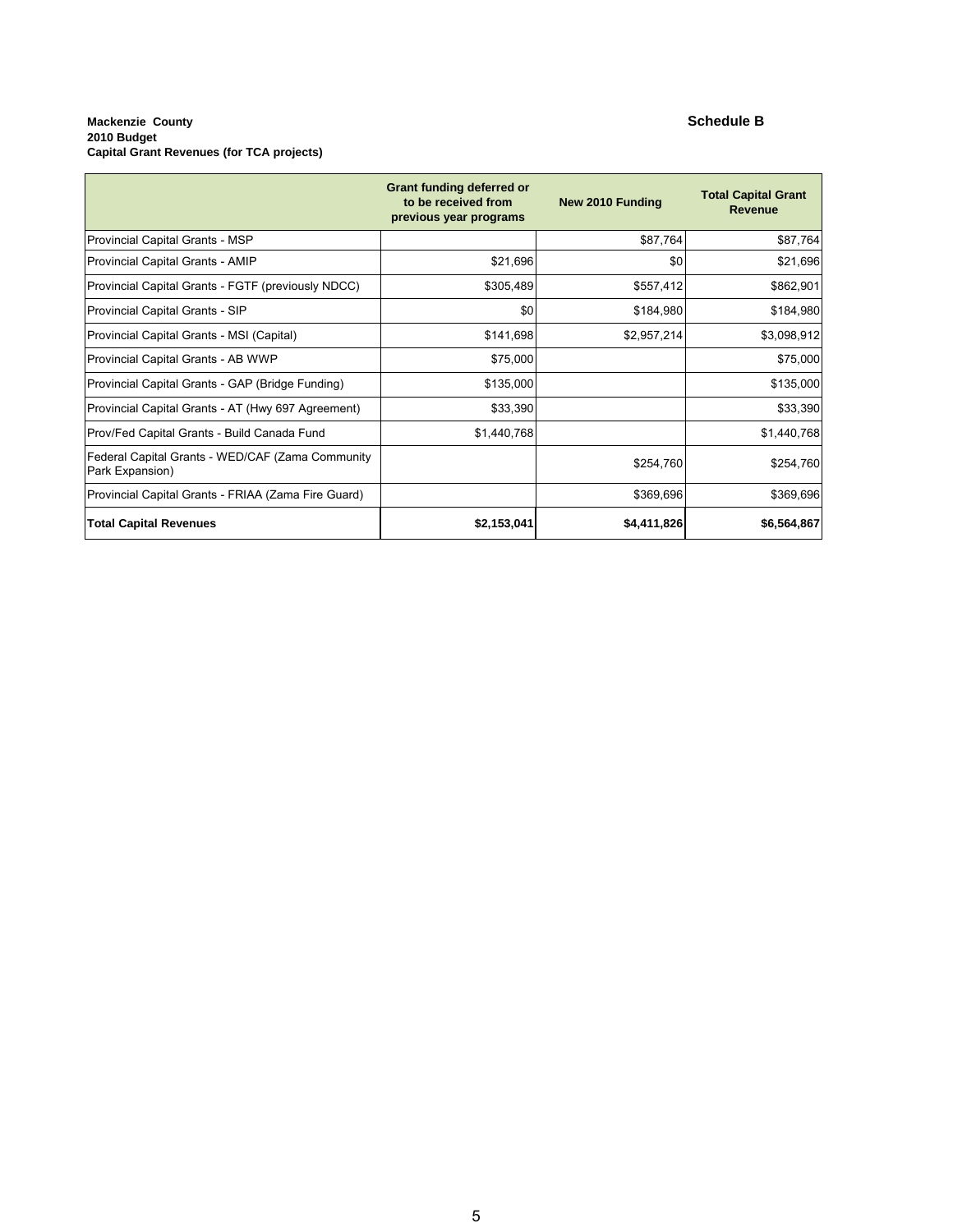#### **Mackenzie County Schedule C 2010 Budget Contributions to Reserves as per established Policies**

| <b>Reserves</b>                      | <b>Minimal</b><br>contribution |     |
|--------------------------------------|--------------------------------|-----|
| <b>Emergency - Fire Department</b>   | \$150,000                      |     |
| Emergency - Ambulance Department     | \$0                            | (1) |
| Emergency - Tompkins Fire Department | \$50,000                       |     |
| Roads                                | \$500,000                      |     |
| Vehicle & Equipment                  | \$795,000                      | (2) |
| Drainage                             | \$250,000                      |     |
| Parks & Playgrounds                  | \$50,000                       |     |
| Recreation Boards - Capital          | \$120,000                      | (3) |
| <b>Other Community Grants</b>        | \$0                            |     |
| Total                                | \$1,915,000                    |     |

(1) This reserve received \$75,000 annual contribution. Since the County is no longer responsible for the ambulance services provision, Council revised this policy and discontinued \$75,000 annual contribution to this reserve.

(2) The annual contribution of \$485,000 is increased by \$310,000 - 1/2 of the estimated amount required in 2011 to replace four graders.

(3) In 2008 & 2009 Council chose to set aside \$120,000 for the three recreation boards towards various capital and non-capital improvements of the County recreational facilities. Finance Committee administered use of these funds based on the individual requests. The same practice will be followed in 2010.

#### **Recreation Boards - summary of funds distributed by the Finance Committee**

|                                             | 2009   | 2008   |
|---------------------------------------------|--------|--------|
| La Crete Recreation Board                   |        |        |
| Repairs & new brine pumps                   | 18,312 |        |
| Breaker panel for heaters                   | 2.247  |        |
| Curling pump replacement                    |        | 3,820  |
| Heating system repair                       |        | 2,662  |
| 2007 accounting invoice                     |        | 2,498  |
| Curling floor pump repair                   |        | 2,445  |
| Fire alarm inspection & repair ground fault |        | 1,593  |
| subtotal                                    | 20,559 | 13,018 |
| <b>Fort Vermilion Recreation Board</b>      |        |        |
| Renovations for new Zamboni                 | 7,095  |        |
| Hole in brick wall repair                   | 6,632  |        |
| Ice plant repair                            | 5,113  |        |
| Ceiling tiles                               | 3.015  |        |
| <b>BBQ</b> replacement                      | 849    |        |
| Fire suppression system                     |        | 6,200  |
| Lock replacements                           |        | 5.981  |
| Roof repairs                                |        | 3,358  |
| Overhead door                               |        | 2,748  |
| Snow blower and cash register               |        | 1,998  |
| Chain link fence                            |        | 1.088  |
| subtotal                                    | 22.704 | 21,373 |
| Zama Recreation Board                       |        |        |
| Storage shed                                | 1,149  |        |
| Side walk Zama hall                         |        | 13,850 |
| Painting wall and ceiling of Zama hall      |        | 13,800 |
| Repair water damaged floor                  |        | 3,564  |
| Replace door                                |        | 400    |
| subtotal                                    | 1,149  | 31,614 |
|                                             | 44.412 | 66,005 |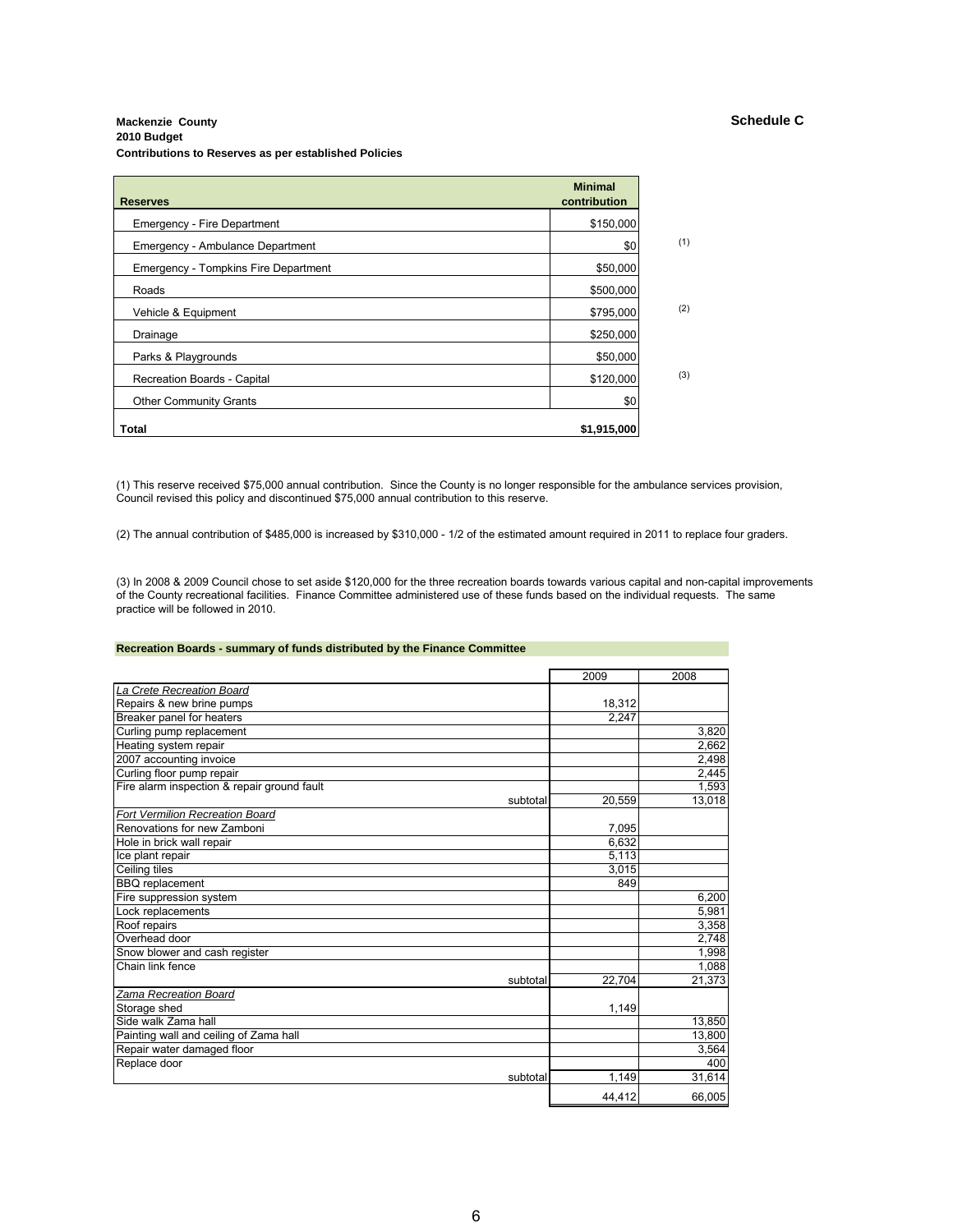#### **Mackenzie County Schedule D 2010 Budget Estimate of Gain or Loss on Disposals of TCA Assets, in 2010**

| <b>Historical</b><br><b>Description of Asset</b><br>Unit<br>Cost | <b>Depreciation</b><br>up to<br>December 31,<br>2009 | <b>Net Book</b><br>Value on<br>January 1.<br>2010 | <b>Sale Value</b> | <b>Profit or Loss</b><br>on Sale, in 2010 |
|------------------------------------------------------------------|------------------------------------------------------|---------------------------------------------------|-------------------|-------------------------------------------|
|------------------------------------------------------------------|------------------------------------------------------|---------------------------------------------------|-------------------|-------------------------------------------|

#### **Vehicles**

| 9109<br>Pumper Truck (1994) - ZA | 192.000 | .000 <sub>1</sub> | 75.000 | 50.000 | $-25,000$ |
|----------------------------------|---------|-------------------|--------|--------|-----------|
|----------------------------------|---------|-------------------|--------|--------|-----------|

## **Equipment**

| 2117 | Grader Model G740B (2005) - LC | 248.300 | 75.320 | 172.980 | 125,000 | $-47,980$ |
|------|--------------------------------|---------|--------|---------|---------|-----------|
| 2322 | FV Skidsteer (2009) trade-in   | 38,326  | 0      | 38,326  | 32,195  | $-6,131$  |
| 2321 | LC Skidsteer (2009) trade-in   | 38,326  | 0      | 38,326  | 32,195  | $-6,131$  |
| 2320 | ZA Skidsteer (2009) trade-in   | 37,824  | 0      | 37,824  | 32.195  | $-5,629$  |

#### **Buildind & Land**

| 7058a | LC Maintenance Shop & Office<br>(1992)                    | 236.666 | 75.532       | 161,134 |         |         |
|-------|-----------------------------------------------------------|---------|--------------|---------|---------|---------|
| 8015  | Land under LC maintenance shop<br>vard                    | 13.888  | 0            | 13.888  | 496,000 | 300.327 |
| 8180  | Land under LC maintenance<br>shop&office                  | 20.652  |              | 20,652  |         |         |
| 7096  | Zama Fire/Ambulance Hall (1985)                           | 47.860  | 17.948       | 29.912  |         |         |
| 7103  | Mobile Home on Zama Fire Hall lot<br>(2006 SRI Regent CJ) | 105.568 | 8.445        | 97.123  | 300.000 | 171.085 |
| 8007  | Land under Zama Fire Hall                                 | 1.880   | $\mathbf{0}$ | 1.880   |         |         |

| 981,290 | 294,245 | 687,045 | 1,067,585 | 380,540 |
|---------|---------|---------|-----------|---------|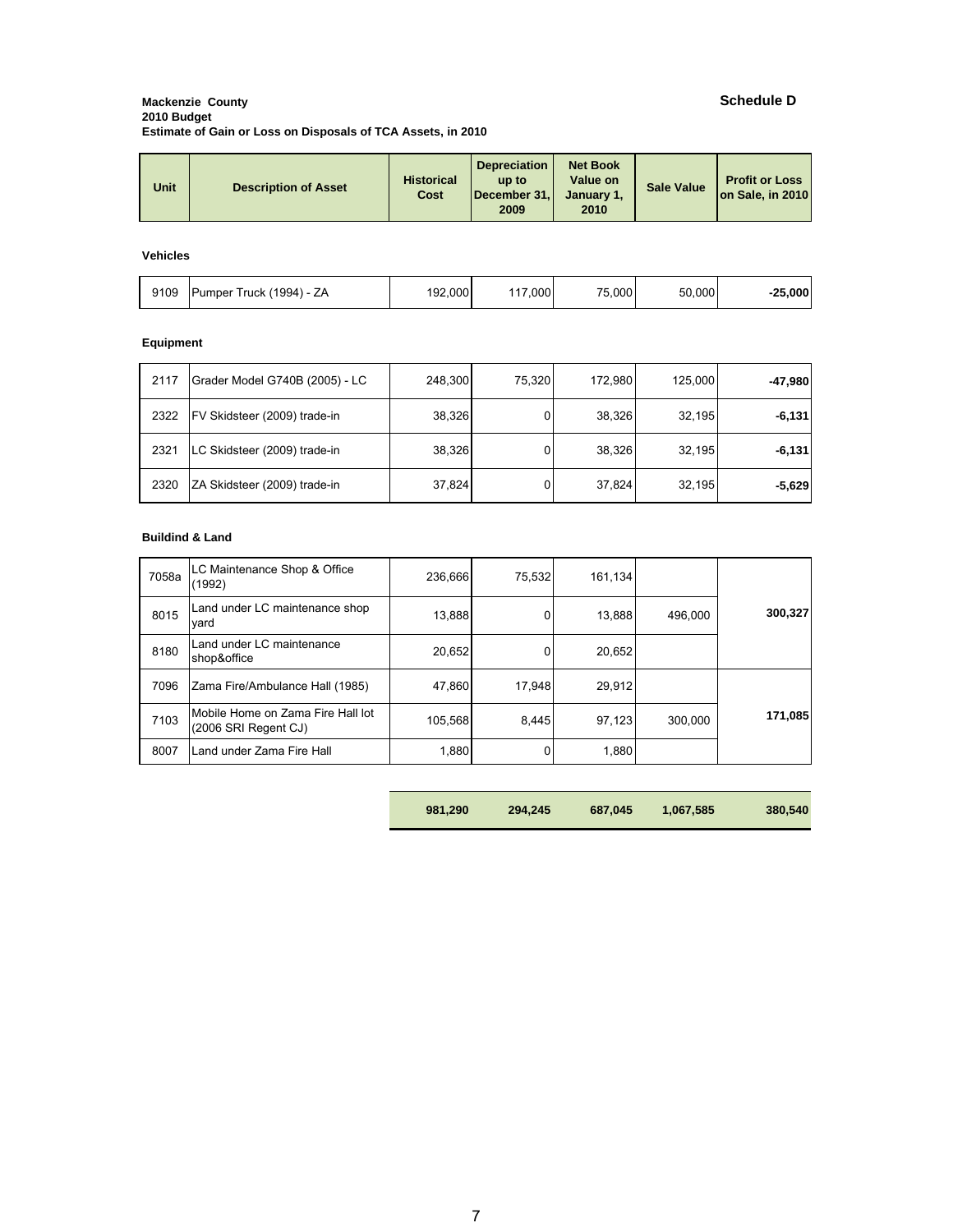#### **1. Schedule of repayments of long term debt interest and principle as of December 31, 2009**

|                                | <b>Principal</b> | <b>Interest</b> | <b>Total</b> |
|--------------------------------|------------------|-----------------|--------------|
| To be paid in 2010             | 1.709.972        | 456.697         | 2.166.669    |
| To be paid in 2011             | 1,783,858        | 382.811         | 2.166.669    |
| To be paid in 2012             | 1.777.986        | 305.625         | 2.083.612    |
| To be paid in 2013             | 1.396.272        | 229.763         | 1.626.035    |
| To be paid in 2014             | 1,284,770        | 176.017         | 1,460,788    |
| To be paid in 2015 to maturity | 3.760.312        | 373.955         | 4,134,267    |
|                                | 11.713.171       | 1.924.868       | 13.638.039   |

Note: The above schedule does not include any new debentures in 2010 (see section 3 below).

#### **2. Debt Limit calculation**

Section 276(2) of the Municipal Government Act requires that debt and debt limits as defined by Alberta Regulation 255/00 for the County be disclosed as follows:

|                                                             | 2009           | 2008        | 2007        |
|-------------------------------------------------------------|----------------|-------------|-------------|
|                                                             |                |             |             |
| Total debt limit, on December 31                            | 44,232,579     | 44.590.298  | 41,902,693  |
| Less: Total debt, on December31                             | (11, 713, 171) | (8,590,716) | (6,634,864) |
| Amount by which debt limit exceeds debt                     | 32,519,408     | 35,999,582  | 35,267,829  |
| Limit on debt service, in fiscal year                       | 7,038,726      | 7.431.716   | 6,983,782   |
| Less: Service on debt in fiscal year                        | (2, 166, 669)  | (1,638,477) | (1,235,827) |
| Amount by which debt servicing limit exceeds debt servicing | 4,872,057      | 5,793,239   | 5,747,955   |

The debt limit is calculated at 1.5 times the revenue of the County (as defined in Alberta Regulation 255/00) and the debt service limit is calculated at 0.25 time such revenue. Incurring debt beyond these limitations requires approval by the Minister of Municipal Affairs. These thresholds are guidelines used by Alberta Municipal Affairs to identify municipalities that could be at financial risk if further debt is acquired. The calculation taken alone does not represent the financial stability of the County. Rather, the financial statements must be interpreted as a whole.

#### **3. New debentures in 2010**

| <b>Project description</b>                           | Amount to be borrowed                  | <b>Bylaw</b>                  |
|------------------------------------------------------|----------------------------------------|-------------------------------|
| Fort Vermilion Corporate Office Addition             | 750.000                                | Bylaw 754/10                  |
| La Crete Sewer Trunk Main                            | 420.400                                | <b>Bylaw 742/09</b>           |
| <b>Rural Water Line</b>                              | 2.180.164                              | Bylaw to be established       |
| North Point Subdivision Lift station                 | 376.202                                | Bylaw received 1st<br>reading |
| <b>Budgeted additions</b>                            | 3,726,766                              |                               |
| Total long-term debt estimated at the end of 2010    | 13,729,965 (reflects 2010 payments)    |                               |
| Borrowing limit as set by the County's Budget Policy | (is 40% of \$44,232,579)<br>17,836,119 |                               |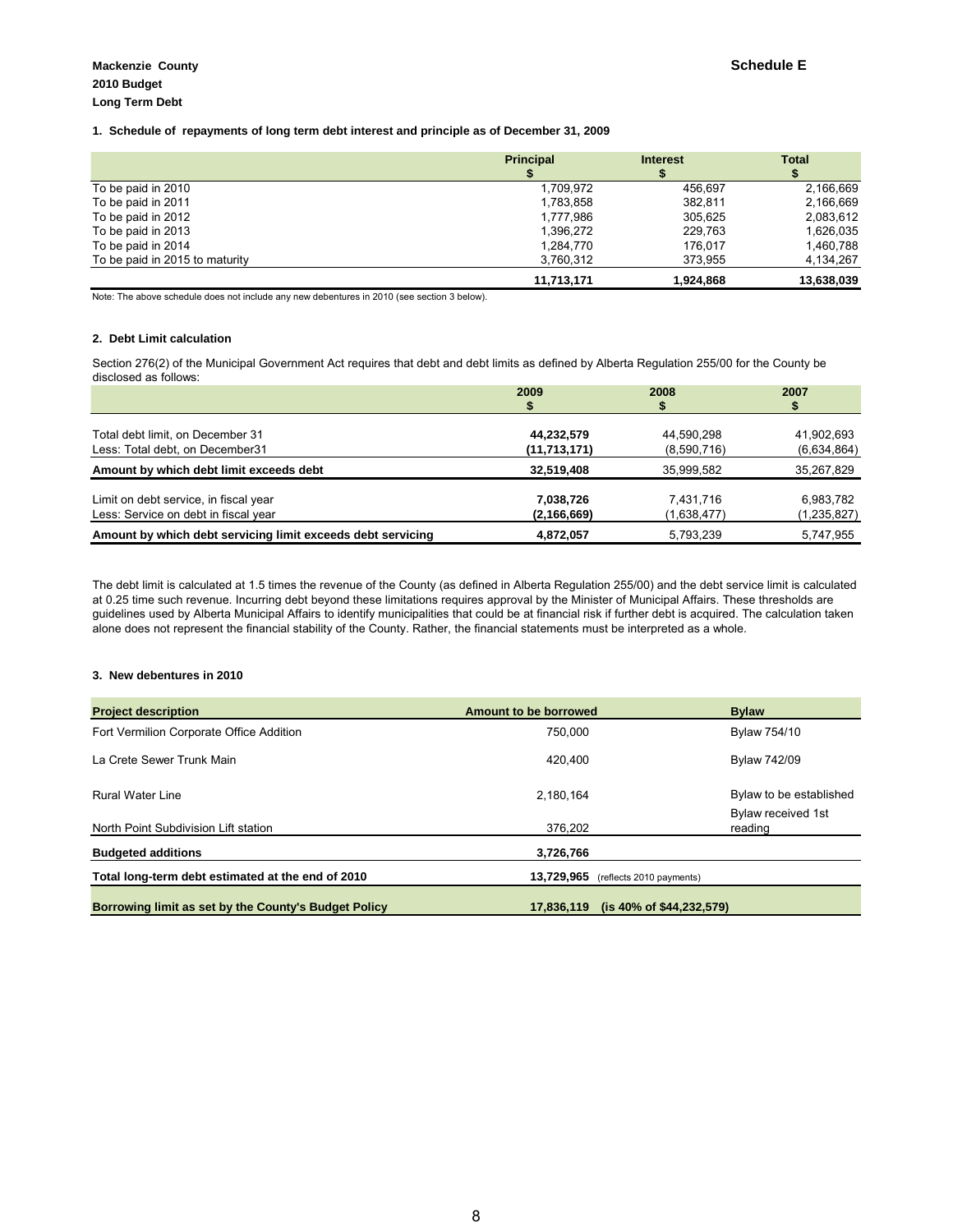#### **Mackenzie County Schedule F 2010 Budget Restricted Surplus (Reserves) - estimated**

|                |                                                 |                |                |               |                     |                    | <b>Transfers</b>    |                  |                |
|----------------|-------------------------------------------------|----------------|----------------|---------------|---------------------|--------------------|---------------------|------------------|----------------|
| <b>Account</b> | <b>Name</b>                                     | <b>Balance</b> | To be used for | Used for 2010 | <b>Operating to</b> | <b>Reserves to</b> | <b>Capital Fund</b> | <b>Transfers</b> | <b>Balance</b> |
|                |                                                 |                |                |               |                     |                    |                     |                  |                |
|                | <b>Operating Fund Reserve</b>                   |                |                |               |                     |                    |                     |                  |                |
| 4-12-00-00-711 | <b>Operating Fund Reserve</b>                   | \$3,475,495    |                |               |                     |                    |                     | \$12,148         | \$3,487,643    |
| 4-12-00-00-710 | Operating Fund Reserve-incomplete Non-Tca       | \$236,516      | (\$211,514)    |               |                     |                    |                     | (\$25,000)       | \$2            |
| 4-41-00-00-712 | Reserve-Off Site Levy - Water                   | \$625,068      |                |               |                     |                    |                     |                  | \$625,068      |
| 4-51-00-00-712 | Grants to Other Organizations Reserve           | \$68,919       | (\$55,000)     |               | \$120,000           |                    |                     |                  | \$133,919      |
| 4-61-00-00-712 | Reserve-Development                             | \$183,585      |                |               |                     |                    |                     |                  | \$183,585      |
| 4-62-00-00-712 | Reserve-P.T.O.A.G.                              | \$0            |                |               |                     |                    |                     |                  | \$0            |
| 4-72-00-00-712 | Recreation-Parks Reserve                        | \$204,821      |                |               | \$50,000            |                    |                     |                  | \$254,821      |
| 4-72-00-00-713 | <b>Subdivisions Reserve</b>                     | \$197,473      |                |               |                     |                    |                     |                  | \$197,473      |
| 4-32-00-00-714 | <b>Gravel Reclamation Reserves</b>              | \$22,377       |                |               |                     |                    |                     |                  | \$22,377       |
| 4-72-00-00-714 | <b>Municipal Reserve</b>                        | \$131,626      |                |               |                     |                    |                     |                  | \$131,626      |
| 4-32-00-00-720 | <b>Gravel Crushing Reserve</b>                  | \$83,309       |                |               |                     |                    |                     |                  | \$83,309       |
|                |                                                 |                |                | \$0           |                     | \$0                | \$0                 |                  |                |
|                |                                                 | \$5,229,188    | (\$266,514)    |               | \$170,000           |                    |                     | (\$12,852)       | \$5,119,822    |
|                | <b>Capital Fund Reserve</b>                     |                |                |               |                     |                    |                     |                  |                |
| 4-72-00-00-711 | Incomplete Capital - Recreation                 | \$493,331      | $($ \$432,112) |               |                     |                    |                     |                  | \$61,219       |
| 4-12-00-00-712 | Incomplete Capital - Admin                      | \$1,802,092    | (\$1,822,222)  |               |                     |                    |                     | \$25,000         | \$4,870        |
| 4-23-00-00-712 | Incomplete Capital - Fire Department            | \$314,401      | $($ \$314,017) |               |                     |                    |                     | \$346,941        | \$347,324      |
| 4-25-00-00-712 | Incomplete Capital - Ambulance                  | \$346,818      |                |               |                     |                    |                     | (\$346, 818)     | \$0            |
| 4-26-00-00-712 | Incomplete Capital - Enforcement                | \$123          |                |               |                     |                    |                     | (\$123)          | \$0            |
| 4-33-00-00-712 | Incomplete Capital - Airport                    | \$164,367      |                |               |                     |                    |                     |                  | \$164,367      |
| 4-43-00-00-712 | Incomplete Capital - Sewer                      | \$35,000       | (\$25,000)     |               |                     |                    |                     |                  | \$10,000       |
| 4-31-00-00-760 | Incomplete Capital - Vehicle Replacment         | \$0            |                |               |                     |                    |                     |                  | \$0            |
| 4-63-00-00-712 | Agriculture - Reserve                           | \$50,000       |                |               |                     |                    |                     |                  | \$50,000       |
| 4-71-00-00-712 | Recreation Reserve - Zama                       | \$12,148       |                |               |                     |                    |                     | (\$12,148)       | \$0            |
| 4-32-00-00-713 | Reserve-Roads(General)                          | \$2,704,430    | (\$1,039,943)  | (\$870,000)   | \$500,000           |                    |                     |                  | \$1,294,487    |
| 4-41-00-00-713 | Water Treatment Plant Reserve                   | \$214,803      |                |               |                     |                    |                     |                  | \$214,803      |
| 4-42-00-00-713 | Incomplete Capital - Sewer                      | \$36,278       |                |               |                     |                    |                     |                  | \$36,278       |
| 4-61-00-00-713 | Incomplete Capital - Development                | \$45,146       |                |               |                     |                    |                     |                  | \$45,146       |
| 4-71-00-00-713 | Recreation Reserve - Fort Vermilion             | \$49,745       |                |               |                     |                    |                     |                  | \$49,745       |
| 4-37-00-00-714 | Drainage Reserve                                | \$629,756      | (\$396,891)    |               | \$250,000           |                    |                     |                  | \$482,864      |
| 4-32-00-00-715 | Walking Trails - Fort Vermillion                | \$13,729       |                |               |                     |                    |                     |                  | \$13,729       |
| 4-32-00-00-716 | Walking Trails - LaCrete                        | \$0            |                |               |                     |                    |                     |                  | \$0            |
| 4-32-00-00-717 | Walking Trails - Zama                           | \$0            |                |               |                     |                    |                     |                  | \$0            |
| 4-32-00-00-718 | Incomplete Capital - Shop & Storage             | \$0            |                |               |                     |                    |                     |                  | \$0            |
| 4-32-00-00-719 | Incomplete Capital - Public Works               | \$54,163       |                |               |                     |                    |                     |                  | \$54,163       |
| 4-41-00-00-760 | Reserve - Water Upgrading(incomplete capital)   | \$299,214      | (\$50,000)     | (\$193,574)   |                     |                    |                     |                  | \$55,640       |
| 4-42-00-00-760 | Reserve - Sewer Upgrading                       | \$0            |                |               |                     |                    |                     |                  | \$0            |
| 4-43-00-00-760 | Reserve-Waste                                   | \$29,173       | (\$32,989)     |               |                     |                    |                     | \$8,500          | \$4,684        |
| 4-97-00-00-760 | <b>General Capital Reserve</b>                  | \$1,514,851    | (\$1,310,961)  |               | \$496,000           |                    |                     |                  | \$699,890      |
| 4-31-00-00-761 | Vehicle Replacement Reserve                     | \$911,636      |                | (\$225,000)   | \$795,000           |                    |                     |                  | \$1,481,636    |
| 4-43-00-00-761 | Reserves - Garbage Projects(incomplete capital) | \$8,500        |                |               |                     |                    |                     | (\$8,500)        | \$0            |
| 4-23-00-00-765 |                                                 | \$951,338      |                | (\$642, 236)  | \$200,000           |                    |                     |                  | \$509,102      |
|                | <b>Emergency Services Reserves</b>              | \$10,681,042   | (\$5,424,135)  |               | \$2,241,000         | \$0                | \$0                 |                  | \$5,579,948    |
|                |                                                 |                |                | (\$1,930,810) |                     |                    |                     | \$12,852         |                |
|                | <b>TOTAL RESERVES</b>                           | \$15,910,230   | ( \$5,690,649) | (\$1,930,810) | \$2,411,000         | \$0                | \$0                 | (50)             | \$10,699,771   |
|                |                                                 |                |                |               |                     |                    |                     |                  |                |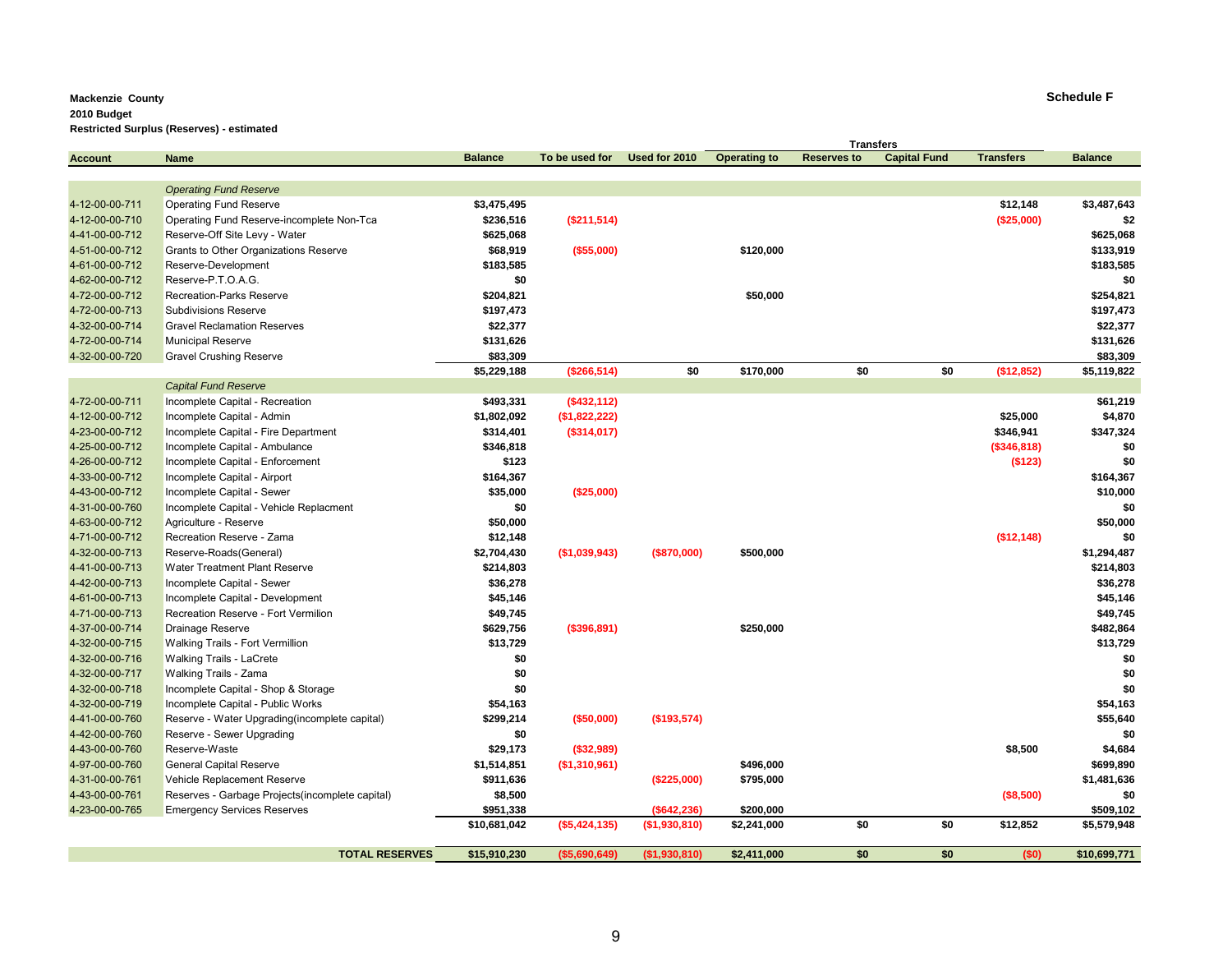## **Mackenzie County**

## **2010 Budget**

## **Capital Projects (TCA projects)**

| <b>Project Name</b> |                                                       |                       |                        |                      |           | <b>External Funding</b> |                                                |                  |                   | Internal Funding                             |                   |
|---------------------|-------------------------------------------------------|-----------------------|------------------------|----------------------|-----------|-------------------------|------------------------------------------------|------------------|-------------------|----------------------------------------------|-------------------|
|                     | For CF<br>projects<br>costs up<br>December<br>31 2009 | 2010<br><b>Budget</b> | County Cost FGTF Grant | (previously<br>NDCC) | SIP Grant | <b>MSI Grant</b>        | Other Grant<br>or other<br>external<br>sources | Other<br>Sources | Municipal<br>levy | Restricted<br>Surplus<br>(previous<br>years) | RS-type Debenture |

#### **Administration Department**

| Questica Budget Module                          |           | 15,000    | 15,000    |  |        |         |   |           |                 | 15,000 IC-Adm |         |
|-------------------------------------------------|-----------|-----------|-----------|--|--------|---------|---|-----------|-----------------|---------------|---------|
| FV Buildings Alarm System                       |           | 13,128    | 13,128    |  |        |         |   | 13,128    |                 |               |         |
| La Crete Office Building                        | 2,134,880 | 1,051,375 | 1,013,815 |  | 37,560 |         |   | 300,000   | 713,815         | <b>GCR</b>    |         |
| Zama Multi-Use Facility                         | 359,991   | 2,611,956 | ,749,072  |  |        | 862,884 |   | 200,000   | .549,072 IC-Adm |               |         |
| Virtual City Hall (Diamond Municipal Solutions) |           | 20,000    | 20,000    |  |        |         |   | 20,000    |                 |               |         |
| FV - Ford 9 Passenger Handivan                  |           | 80,000    | 80,000    |  |        |         |   | 80,000    |                 |               |         |
| Fort Vermilion - Corporate Office Upgrade       | 16,850    | 1,608,150 | 1,608,150 |  |        |         |   | 600,000   | 258,150 IC-Adm  |               | 750,000 |
| Vehicle for Administrator                       |           | 35,000    | 35,000    |  |        |         |   | 35,000    |                 |               |         |
| La Crete Library Building                       |           | 5,000     | 5,000     |  |        |         |   | 5,000     |                 |               |         |
| Total department 12                             | 2,511,722 | 5,439,609 | 4,539,165 |  | 37,560 | 862,884 | 0 | 1,253,128 | 2,536,037       |               | 750,000 |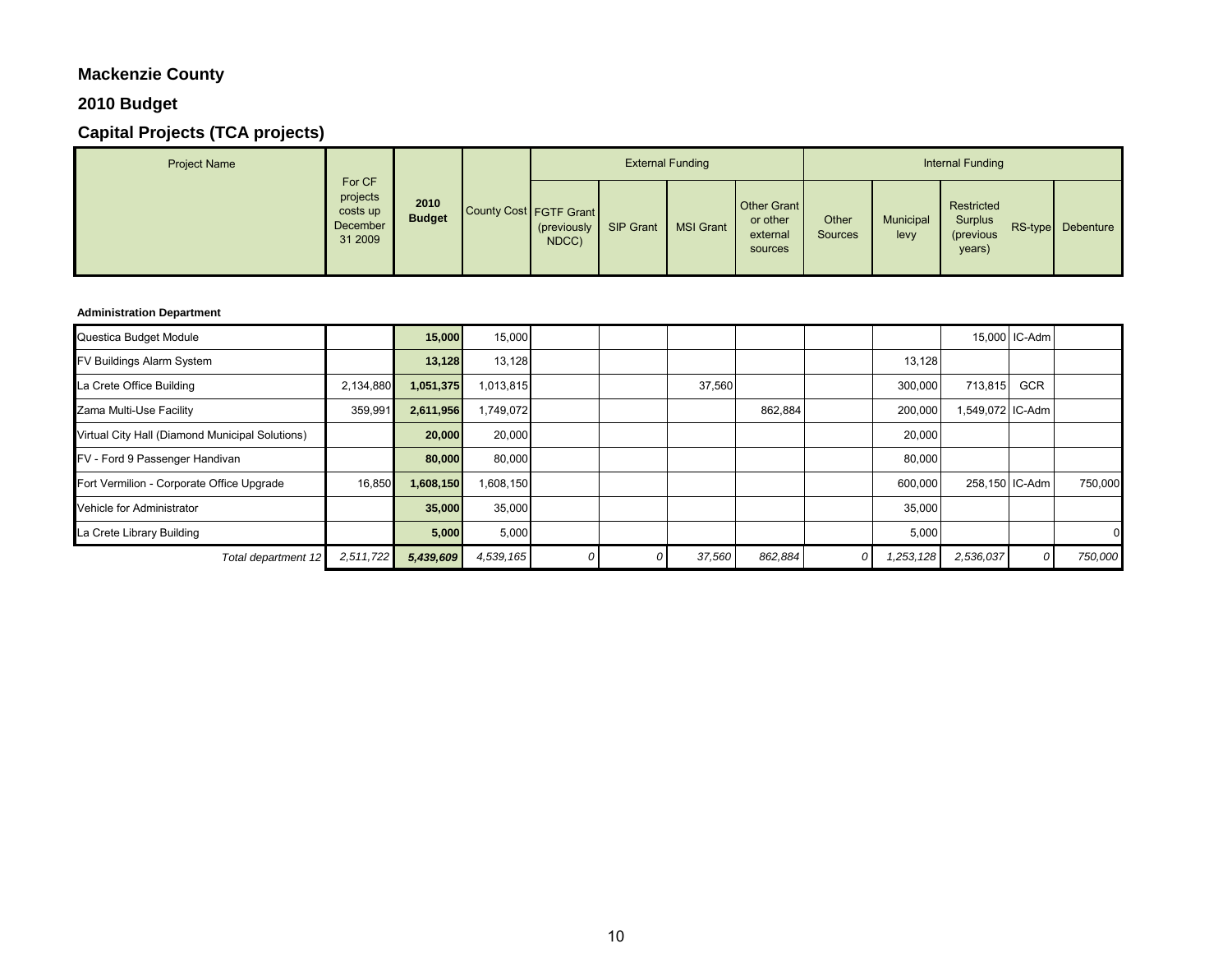| <b>Project Name</b> |                                                       |                       |                                                |           | <b>External Funding</b> |                                                       |                  |                   | Internal Funding                                    |                   |
|---------------------|-------------------------------------------------------|-----------------------|------------------------------------------------|-----------|-------------------------|-------------------------------------------------------|------------------|-------------------|-----------------------------------------------------|-------------------|
|                     | For CF<br>projects<br>costs up<br>December<br>31 2009 | 2010<br><b>Budget</b> | County Cost FGTF Grant<br>(previously<br>NDCC) | SIP Grant | <b>MSI Grant</b>        | <b>Other Grant</b><br>or other<br>external<br>sources | Other<br>Sources | Municipal<br>levy | Restricted<br><b>Surplus</b><br>(previous<br>years) | RS-type Debenture |

#### **Fire Department**

| 2009 Pumper Truck (Zama FD)                                        | 132,972 | 199,063   | 149.063 |  |         | 50.000  | 149,063 IC-FD   |     |                |
|--------------------------------------------------------------------|---------|-----------|---------|--|---------|---------|-----------------|-----|----------------|
| Tompkins Fire Hall Construction                                    |         | 300,000   | 300,000 |  |         |         | 300.000         | ER  |                |
| 2009 Fire/Water Truck (as per RSSA with the<br>Town of High Level) |         | 300,000   | 212,236 |  | 87,764  |         | 212.236         | ER  |                |
| New Fire Hall / Public Works Building (Zama)                       | 144.546 | 594,954   | 294,954 |  |         | 300.000 | 294,954 IC-FD & | FR. |                |
| Fire Guard Expansion Zama                                          |         | 369,696   |         |  | 369.696 |         |                 |     |                |
| Total department 23                                                | 277,518 | 1,763,713 | 956,253 |  | 457.460 | 350,000 | 956,253         |     | $\overline{O}$ |

#### **Transportation Department**

| La Crete 98th Ave - Urban Standard                                  | 3,645,813 | 154,187 | 132,491 |  | 21,696  |         | 78,304 | 54,187  | <b>RR</b> |  |
|---------------------------------------------------------------------|-----------|---------|---------|--|---------|---------|--------|---------|-----------|--|
| Wolfe Lake Road & Water Point                                       |           | 469,429 | 469,429 |  |         |         |        | 469,429 | <b>RR</b> |  |
| Road Construction Requests (South)                                  | 77,556    | 22,444  | 22,444  |  |         |         |        | 22,444  | <b>RR</b> |  |
| FV Rural - Gull Greek Bridge (BF 9041)                              |           | 250,000 | 115,000 |  | 135,000 |         | 35,000 | 80,000  | <b>RR</b> |  |
| FV - Compact Utility Tractor                                        |           | 25,000  | 25,000  |  |         |         | 25,000 |         |           |  |
| Public Works Shop Construction (relocate to<br>WTP site) (La Crete) | 736,298   | 90,000  | 90,000  |  |         |         | 90,000 |         |           |  |
| FV - Coverall Shelter for Rocky Lane Grader                         |           | 30,000  | 30,000  |  |         |         | 30,000 |         |           |  |
| FV - Paving 53 St from River Rd. to 48 Ave<br>(Urban Standard)      |           | 5,000   | 5,000   |  |         |         |        | 5,000   | <b>RR</b> |  |
| FV - Paving D.A. Thomas Park                                        |           | 1,000   | 1,000   |  |         |         |        | 1,000   | <b>RR</b> |  |
| FV - Paving Lodge Parking                                           |           | 1,000   | 1,000   |  |         |         |        | 1,000   | <b>RR</b> |  |
| FV - Skid Steer (Bobcat)                                            |           | 38,195  | 6,000   |  |         | 32,195  | 6,000  |         |           |  |
| HL Rural - Drainage (East)                                          |           | 500,000 | 500,000 |  |         |         |        | 500,000 | <b>RR</b> |  |
| HL Rural - Reconstruction of TWP Rd 110-2 (4<br>miles)              |           | 150,000 | 150,000 |  |         |         |        | 150,000 | <b>RR</b> |  |
| LC - Grader Replacement (Blue Hills)                                |           | 350,000 | 225,000 |  |         | 125,000 |        | 225,000 | V&ER      |  |
| LC 102 Str & 92 Ave curb, gutter & sidewalk                         | 1,710,218 | 39,782  | 39,782  |  |         |         |        | 39,782  | <b>RR</b> |  |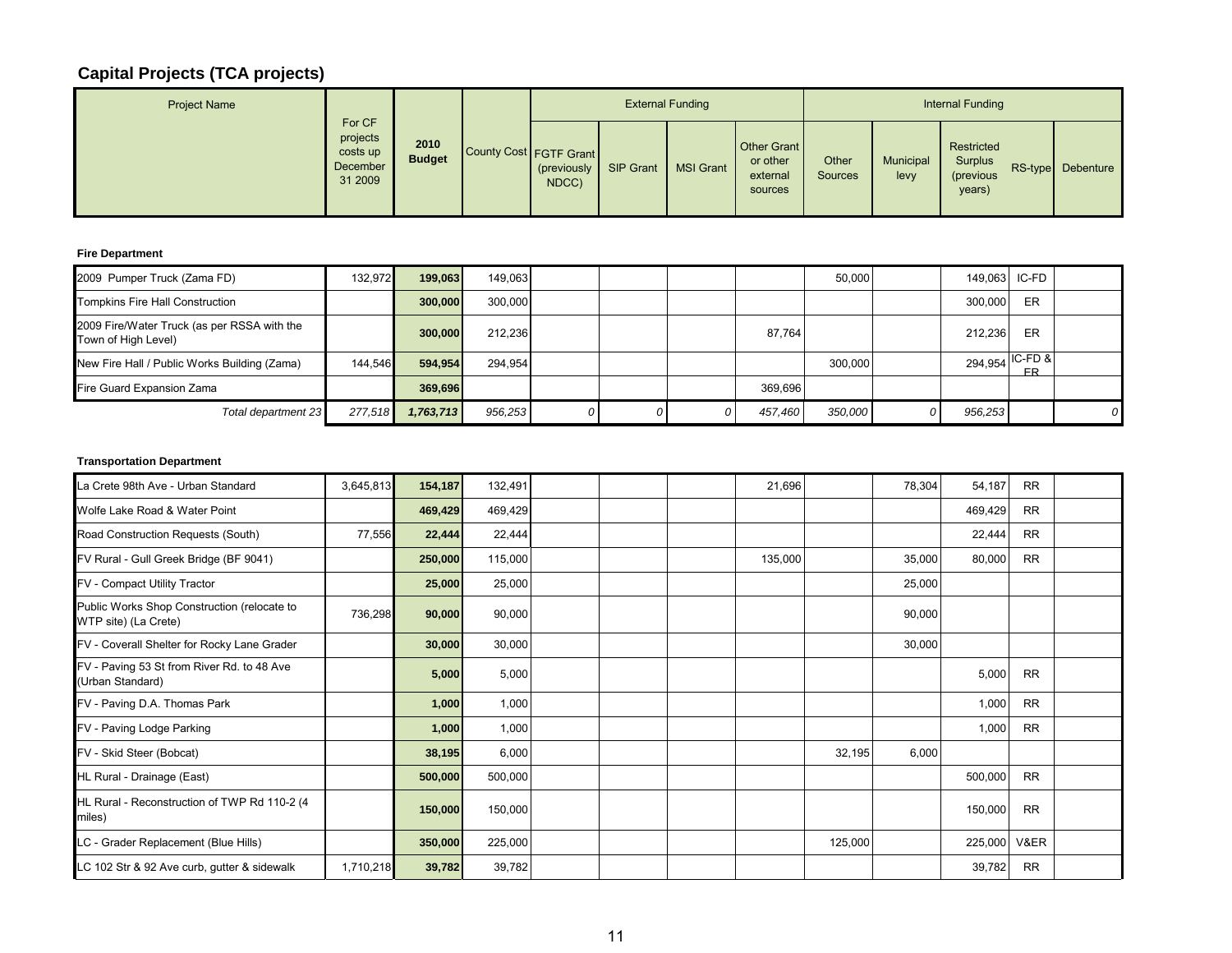| <b>Project Name</b>                                                               |                                                       |                       |           |                                                | <b>External Funding</b> |                  |                                                       |                         |                   | <b>Internal Funding</b>                             |           |                  |
|-----------------------------------------------------------------------------------|-------------------------------------------------------|-----------------------|-----------|------------------------------------------------|-------------------------|------------------|-------------------------------------------------------|-------------------------|-------------------|-----------------------------------------------------|-----------|------------------|
|                                                                                   | For CF<br>projects<br>costs up<br>December<br>31 2009 | 2010<br><b>Budget</b> |           | County Cost FGTF Grant<br>(previously<br>NDCC) | <b>SIP Grant</b>        | <b>MSI Grant</b> | <b>Other Grant</b><br>or other<br>external<br>sources | Other<br><b>Sources</b> | Municipal<br>levy | <b>Restricted</b><br>Surplus<br>(previous<br>years) | RS-type   | <b>Debenture</b> |
|                                                                                   |                                                       |                       |           |                                                |                         |                  |                                                       |                         |                   |                                                     |           |                  |
| LC - Public Works - Salt and Sand Shelter &<br>Asphalt Pad for Salt and Sand Shed |                                                       | 133,180               | 133,180   |                                                |                         |                  |                                                       |                         | 133,180           |                                                     |           |                  |
| Zama Bearspaw Crescent                                                            | 491,894                                               | 49,633                | 49,633    |                                                |                         |                  |                                                       |                         |                   | 49,633                                              | <b>RR</b> |                  |
| C - Public Works Shop - Plow Truck<br>Replacement (unit 1844)                     |                                                       | 70,000                | 70,000    |                                                |                         |                  |                                                       |                         | 70,000            |                                                     |           |                  |
| River Road (Fort Vermilion)                                                       | 1,102,493                                             | 55,490                | 55,490    |                                                |                         |                  |                                                       |                         |                   | 55,490                                              | <b>RR</b> |                  |
| C - Public Works Shop - Skid Steer<br>Replacement                                 |                                                       | 38,195                | 6,000     |                                                |                         |                  |                                                       | 32,195                  | 6,000             |                                                     |           |                  |
| LC - Paving of Parking Lot at the Lodge                                           |                                                       | 1,000                 | 1,000     |                                                |                         |                  |                                                       |                         |                   | 1,000                                               | <b>RR</b> |                  |
| <b>Road Construction Requests</b>                                                 |                                                       | 250,000               | 250,000   |                                                |                         |                  |                                                       |                         | 38,000            | 212,000                                             | <b>RR</b> |                  |
| Zama - Skid Steer (Bobcat)                                                        |                                                       | 38,195                | 6,000     |                                                |                         |                  |                                                       | 32,195                  | 6,000             |                                                     |           |                  |
| Zama - Hotsy 1270 Hot Water Steamer                                               |                                                       | 7,000                 | 7,000     |                                                |                         |                  |                                                       |                         | 7,000             |                                                     |           |                  |
| Zama - Truck Box Sander                                                           |                                                       | 15,000                | 15,000    |                                                |                         |                  |                                                       |                         | 15,000            |                                                     |           |                  |
| Zama - Water Tank                                                                 |                                                       | 7,900                 | 7,900     |                                                |                         |                  |                                                       |                         | 7,900             |                                                     |           |                  |
| Apache Road - Pull Out Area                                                       |                                                       | 50,000                | 50,000    |                                                |                         |                  |                                                       |                         |                   | 50,000                                              | <b>RR</b> |                  |
| Hwy 697 Drainage (Buffalo Head)                                                   | 15,176                                                | 66,780                | 33,390    |                                                |                         |                  | 33,390                                                |                         |                   | 33,390                                              | <b>RR</b> |                  |
| Rocky Lane Road Reconstruction                                                    | 130,760                                               | 169,240               | 169,240   |                                                |                         |                  |                                                       |                         |                   | 169,240                                             | <b>RR</b> |                  |
| AJA Friesen Road Reconstruction                                                   | 457,645                                               | 242,355               | 242,355   |                                                |                         |                  |                                                       |                         |                   | 242,355                                             | DR.       |                  |
| LC 100th Ave Reconstruction - CAMRIF (BCF)                                        | 99,431                                                | 1,079,213             | 316,349   |                                                | 184,980                 |                  | 577,884                                               |                         | 300,000           | 16,349                                              | <b>RR</b> |                  |
| Service box for FV truck                                                          |                                                       | 19,000                | 19,000    |                                                |                         |                  |                                                       |                         | 19,000            |                                                     |           |                  |
| Total department 32                                                               | 8,467,282                                             | 4,418,217             | 3,243,682 | $\theta$                                       | 184,980                 | $\Omega$         | 767,970                                               | 221,585                 | 866,384           | 2,377,298                                           |           | 0                |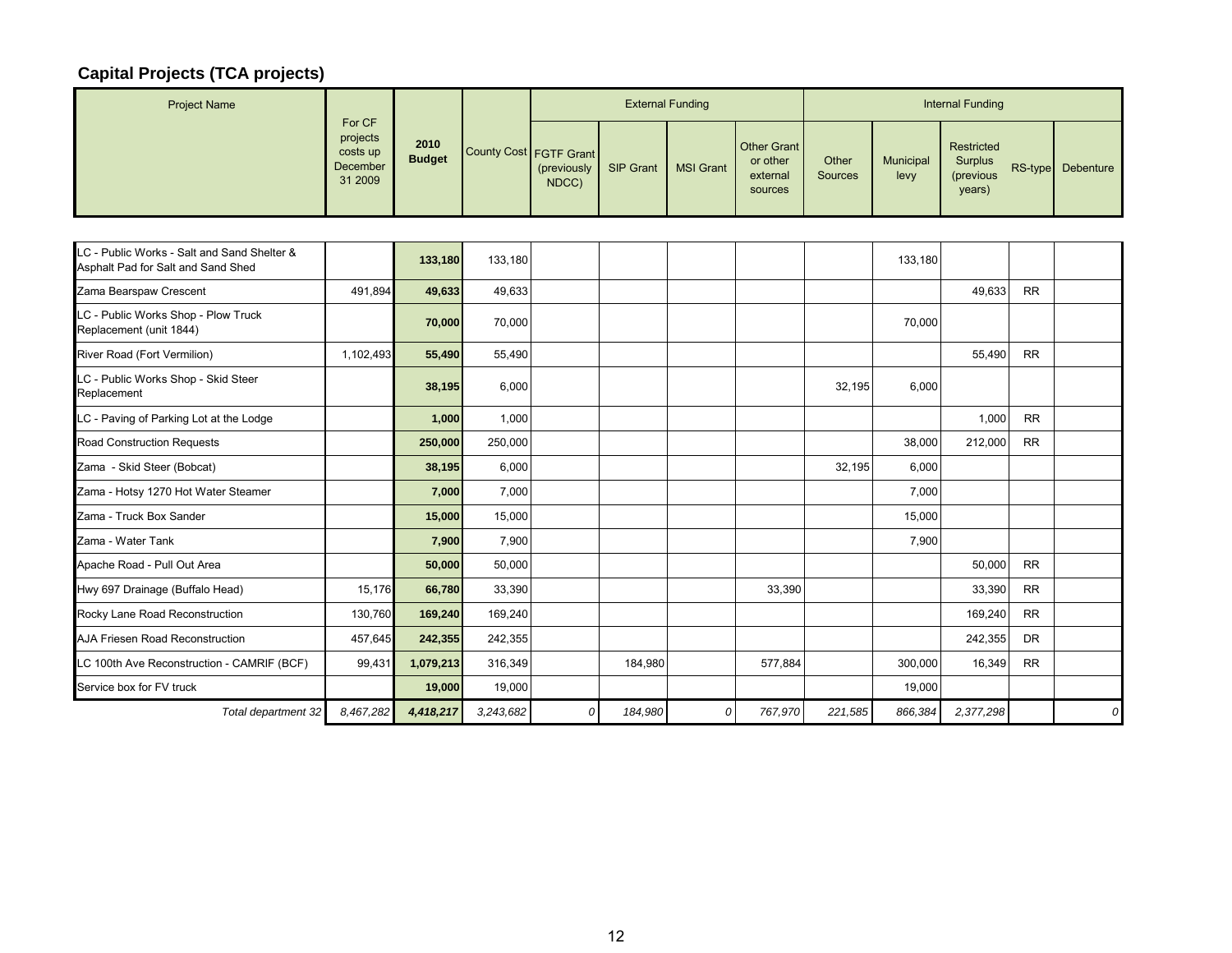| <b>Project Name</b> |                                                       |                       |                        |                      |           | <b>External Funding</b> |                                                |                  |                   | Internal Funding                                     |                   |
|---------------------|-------------------------------------------------------|-----------------------|------------------------|----------------------|-----------|-------------------------|------------------------------------------------|------------------|-------------------|------------------------------------------------------|-------------------|
|                     | For CF<br>projects<br>costs up<br>December<br>31 2009 | 2010<br><b>Budget</b> | County Cost FGTF Grant | (previously<br>NDCC) | SIP Grant | <b>MSI Grant</b>        | Other Grant<br>or other<br>external<br>sources | Other<br>Sources | Municipal<br>levy | Restricted<br><b>Surplus</b><br>(previous)<br>years) | RS-type Debenture |

#### **Airport Department**

| LC - Airport Paving | 2,000,000 |        |  | 2,000,000 |   |        |   |   |
|---------------------|-----------|--------|--|-----------|---|--------|---|---|
| FV - Airport Paving | 000,000,  |        |  | 1,000,000 |   |        |   |   |
| Zama - Helipad      | 100,000   | 38,648 |  | 61,352    |   | 38,648 |   |   |
| Total department 33 | 3,100,000 | 38,648 |  | 3,061,352 | 0 | 38,648 | 0 | 0 |

#### **Water Treatment & Distribution Department**

| FV - Water Line Services (school, church,<br>college)                            |            | 50,000    | 50,000         |         |  |          |   | 50,000  |         |           |             |
|----------------------------------------------------------------------------------|------------|-----------|----------------|---------|--|----------|---|---------|---------|-----------|-------------|
| Zama Water Treatment System                                                      | 13,489,351 | 30,000    | 30,000         |         |  |          |   | 30,000  |         |           |             |
| Paving of Raw Water Truck Fill Access: Sub<br>Grade Prep and Pavement (La Crete) |            | 20,000    | 20,000         |         |  |          |   |         | 20,000  | <b>WR</b> |             |
| FV WTP - Lab Renovation & Equipment                                              |            | 16,000    | 16,000         |         |  |          |   | 16,000  |         |           |             |
| FV WTP - Upgrades                                                                | 455,242    | 30,000    | 30,000         |         |  |          |   |         | 30,000  | <b>WR</b> |             |
| FV WTP - Truck 3/4 Single Cab                                                    |            | 35,000    | 35,000         |         |  |          |   | 35,000  |         |           |             |
| Raw Water Truck Fill - Zama                                                      |            | 100,000   | $\overline{0}$ | 100,000 |  |          |   |         |         |           |             |
| Treated Water Truck Fill - La Crete                                              |            | 170,000   | $\Omega$       | 170,000 |  |          |   |         |         |           |             |
| FV WTP - Boiler/ Header                                                          |            | 31,537    | 31,537         |         |  |          |   | 31,537  |         |           |             |
| FV WTP - Filter Media Replacement                                                |            | 24,713    | 24,713         |         |  |          |   | 24,713  |         |           |             |
| LC - Hydrant Replacement Program                                                 |            | 100,000   | 100,000        |         |  |          |   |         | 100,000 | IC-WU     |             |
| LC WTP - Power Backup                                                            |            | 99,000    | 99,000         |         |  |          |   | 5,426   | 93,574  | IC-WU     |             |
| Rural Water - Phase I                                                            |            | 3,520,969 | 2,928,068      | 592,901 |  |          |   | 150,758 | 597,146 | GCR       | 2,180,164   |
| Water Meter Reading System                                                       |            | 50,000    | 50,000         |         |  |          |   | 50,000  |         |           |             |
| Underground Sprinkler System at WTP site LC<br>(Froese Enterprises)              |            | 6,000     | 6,000          |         |  |          |   | 6,000   |         |           |             |
| Total department 41                                                              | 14,816,119 | 4,283,219 | 3,420,318      | 862,901 |  | $\Omega$ | 0 | 399,434 | 840,720 |           | 2, 180, 164 |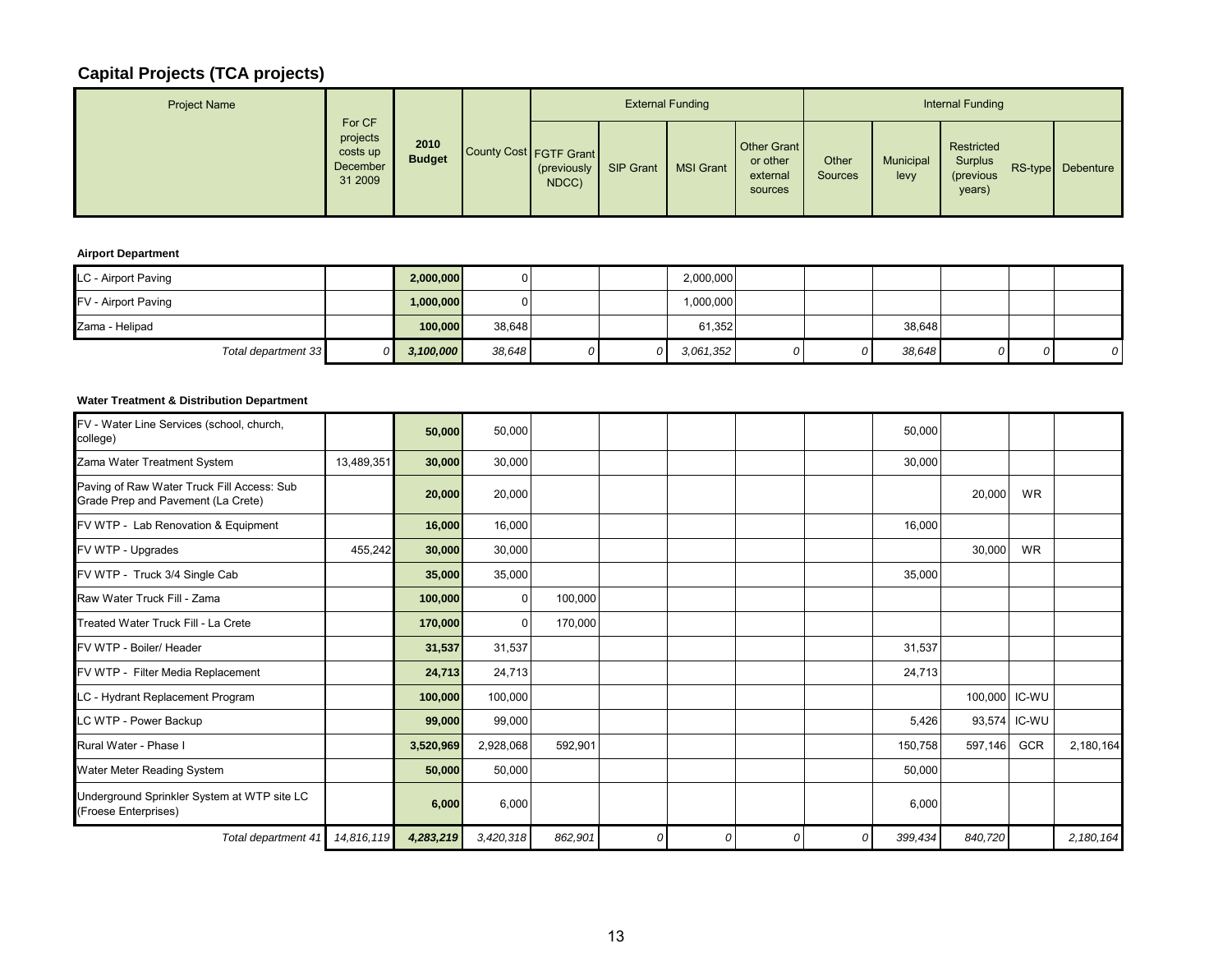| <b>Project Name</b> |                                                              |                       |                        |                      |           | <b>External Funding</b> |                                                |                         |                   | Internal Funding                                    |                   |
|---------------------|--------------------------------------------------------------|-----------------------|------------------------|----------------------|-----------|-------------------------|------------------------------------------------|-------------------------|-------------------|-----------------------------------------------------|-------------------|
|                     | For CF<br>projects<br>costs up<br><b>December</b><br>31 2009 | 2010<br><b>Budget</b> | County Cost FGTF Grant | (previously<br>NDCC) | SIP Grant | <b>MSI Grant</b>        | Other Grant<br>or other<br>external<br>sources | Other<br><b>Sources</b> | Municipal<br>levy | Restricted<br><b>Surplus</b><br>(previous<br>years) | RS-type Debenture |

#### **Sewer Disposal Department** *N*

| Zama Waste Water upgrade - Phase II  | 4.024.619 | 100.000   | 25.000  |  |   | 75.000  |   |        | 25,000 | $IC-S$ |         |
|--------------------------------------|-----------|-----------|---------|--|---|---------|---|--------|--------|--------|---------|
| LC - Lagoon Upgrade                  |           | 20,000    | 20,000  |  |   |         |   | 20,000 |        |        |         |
| <b>LC - Sewer Flusher</b>            |           | 55,000    | 55,000  |  |   |         |   | 55.000 |        |        |         |
| LC - Sewer Trunk Main                |           | 420,400   | 420,400 |  |   |         |   |        |        |        | 420,400 |
| North Point Subdivision Lift station |           | 636,000   | 376,202 |  |   | 259,798 |   |        |        |        | 376,202 |
| Total department 42                  | 4,024,619 | 1,231,400 | 896,602 |  | 0 | 334,798 | 0 | 75,000 | 25,000 |        | 796,602 |

#### **Solid Waste Disposal**

| <b>WTS Fencing Fort Vermilion</b> |    | 32,989 | 32,989 |  |  |  | 32.989           | IC-W |  |
|-----------------------------------|----|--------|--------|--|--|--|------------------|------|--|
| Total department 43               | ∩∎ | 32,989 | 32,989 |  |  |  | 22.000<br>32.989 |      |  |

#### **Planning & Development Department**

| Total department 61 |  |  |  |  |  |  |
|---------------------|--|--|--|--|--|--|

#### **Agricultural Services Department**

| Blue Hills Storm Water Control & 103-2 rd | 281,823 | 144.431 | 144,431 |    |   |    |   | 144,431 | <b>DR</b> |                  |
|-------------------------------------------|---------|---------|---------|----|---|----|---|---------|-----------|------------------|
| <b>Blue Hills Drainage</b>                | 246.485 |         |         |    |   |    |   |         |           |                  |
| <b>Blue Hills Drainage Study</b>          | 9.895   | 10,105  | 10.105  |    |   |    |   | 10.1051 | <b>DR</b> |                  |
| Total department 63                       | 538,203 | 154,536 | 154,536 | 01 | υ | 01 | 0 | 154,536 | οI        | $\boldsymbol{o}$ |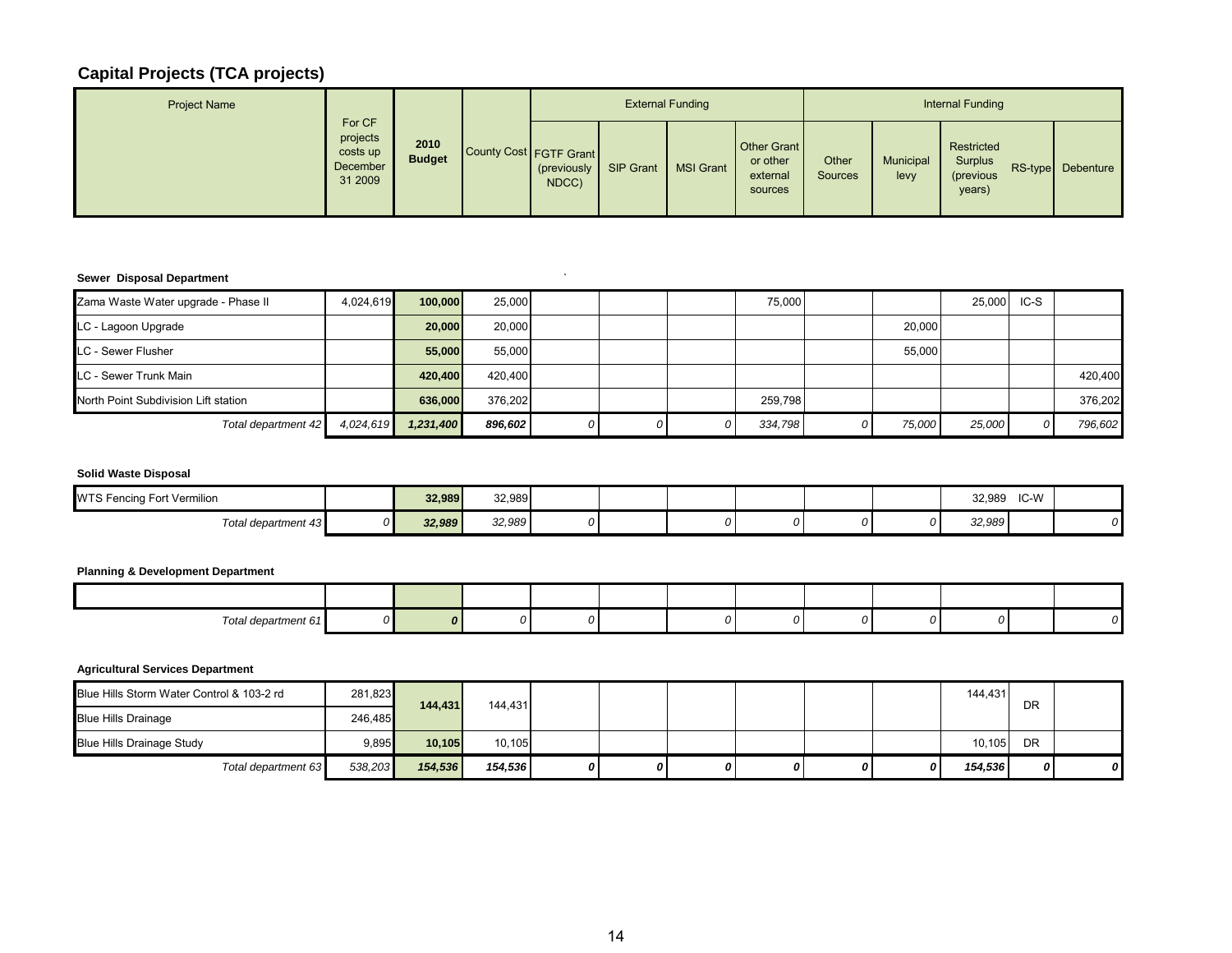| <b>Project Name</b> |                                                              |                       |                        |                      |           | <b>External Funding</b> |                                                |                         |                   | Internal Funding                                    |                   |
|---------------------|--------------------------------------------------------------|-----------------------|------------------------|----------------------|-----------|-------------------------|------------------------------------------------|-------------------------|-------------------|-----------------------------------------------------|-------------------|
|                     | For CF<br>projects<br>costs up<br><b>December</b><br>31 2009 | 2010<br><b>Budget</b> | County Cost FGTF Grant | (previously<br>NDCC) | SIP Grant | <b>MSI Grant</b>        | Other Grant<br>or other<br>external<br>sources | Other<br><b>Sources</b> | Municipal<br>levy | Restricted<br><b>Surplus</b><br>(previous<br>years) | RS-type Debenture |

#### **Recreation Department**

| Fort Vermilion Arena - Dressing Rooms | 375,000 | 375,000 |   |  |        | 375,000 IC-Rec |                |          |
|---------------------------------------|---------|---------|---|--|--------|----------------|----------------|----------|
| Fort Vermilion Recreation Board       | 25,000  | 25,000  |   |  | 25.000 |                |                |          |
| La Crete Recreation Board             | 65,000  | 65,000  |   |  | 10.000 |                | 55,000 PR (op) |          |
| Zama Recreation Board                 | 40,000  | 40,000  |   |  | 40.000 |                |                |          |
| Total department 71                   | 505,000 | 505,000 | 0 |  | 75,000 | 430,000        |                | $\Omega$ |

#### **Parks & Playgrounds Department**

| Machesis Lake Playground Additions: playground<br>equipment & preparation | 5,888 | 17,112  | 17,112  |                |   |   |         |         |         |        | 17,112 IC-Rec |              |
|---------------------------------------------------------------------------|-------|---------|---------|----------------|---|---|---------|---------|---------|--------|---------------|--------------|
| Dock Improvements                                                         |       | 60,000  | 60,000  |                |   |   |         |         | 60,000  |        |               |              |
| Water Spray Park (Fort Vermilion)                                         |       | 80,000  | 40,000  |                |   |   |         | 40,000  |         |        | 40,000 IC-Rec |              |
| Zama Park - Installation of Water Line                                    |       | 10,000  | 10,000  |                |   |   |         |         | 10,000  |        |               |              |
| Zama Community Park Expansion                                             |       | 344,760 | 90,000  |                |   |   | 254,760 |         | 90,000  |        |               |              |
| Concrete Toilet - Zama                                                    |       | 19,975  | 19,975  |                |   |   |         |         | 19,975  |        |               |              |
| Concrete Toilet - Machesis Lake                                           |       | 16,650  | 16,650  |                |   |   |         |         | 16,650  |        |               |              |
| Concrete Toilet - FV Arena Park                                           |       | 16,650  | 16,650  |                |   |   |         |         | 16,650  |        |               |              |
| Concrete Toilet - LC Arena Park                                           |       | 14,450  | 14,450  |                |   |   |         |         | 14,450  |        |               |              |
| Concrete Toilet - Hutch Lake                                              |       | 17,250  | 17,250  |                |   |   |         |         | 17,250  |        |               |              |
| Fence around green space at Wadlin                                        |       | 11,000  | 11,000  |                |   |   |         |         | 11,000  |        |               |              |
| La Crete Walking Trails                                                   |       | 57,000  | 57,000  |                |   |   |         |         | 57,000  |        |               |              |
| Cell Tower - Wadlin Lake                                                  |       | 7,000   | 7,000   |                |   |   |         |         | 7,000   |        |               |              |
| RV Dump - Hutch Lake                                                      |       | 6,600   | 6,600   |                |   |   |         |         | 6,600   |        |               |              |
| La Crete - Water Spray Park                                               |       | 120,000 | 60,000  |                |   |   |         | 60,000  | 60,000  |        |               |              |
| Total department 72                                                       | 5,888 | 798,447 | 443,687 | $\overline{O}$ | 0 | 0 | 254,760 | 100,000 | 386,575 | 57,112 |               | <sup>o</sup> |

| TOTAL 2010 TCA Projects<br>$T$ $\cap T$ | 30,641,352 | 21.727.130 | 4.230.880 | 862,901 | 184.980 | 3.098.912 | 2,677,872 | <b>S71.5851</b> | 3,094,169 | 409,945 | <b>726.766</b><br>.,726,7661 |
|-----------------------------------------|------------|------------|-----------|---------|---------|-----------|-----------|-----------------|-----------|---------|------------------------------|
|                                         |            |            |           |         |         |           |           |                 |           |         |                              |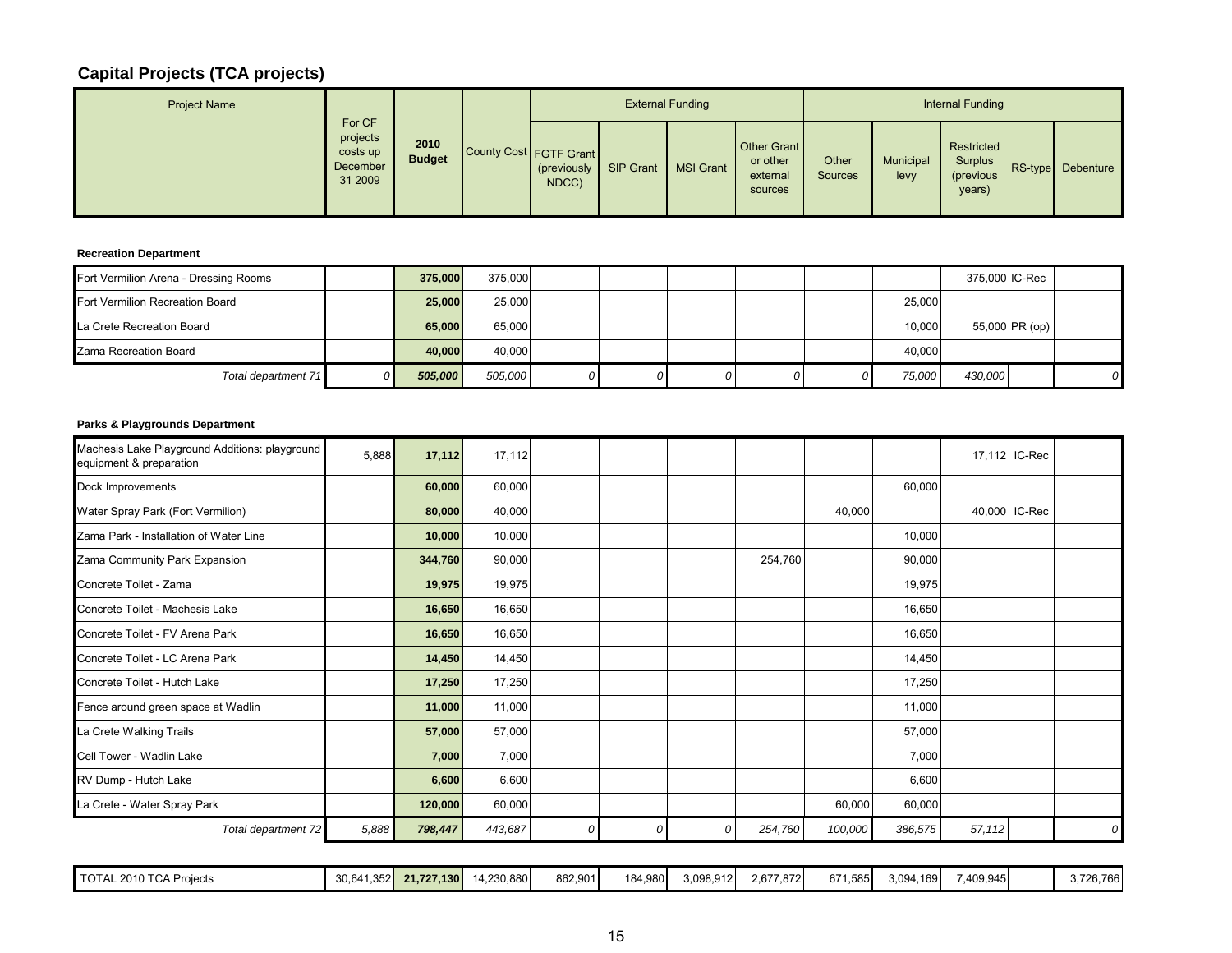## **Mackenzie County**

## **2010 Budget**

## **Operating Projects (Non-TCA projects)**

|                     |                                                     |                             |            | <b>External Funding</b> |                    |                         | Internal Funding           |                                            |           |
|---------------------|-----------------------------------------------------|-----------------------------|------------|-------------------------|--------------------|-------------------------|----------------------------|--------------------------------------------|-----------|
| <b>Project Name</b> | For CF<br>projects:<br>expenditures<br>2007 to 2009 | 2010 Budget   County's cost | NDCC Grant | <b>MSI Grant</b>        | <b>Other Grant</b> | Other<br><b>Sources</b> | Operating<br><b>Budget</b> | Restricted<br><b>Surplus</b><br>(Reserves) | Debenture |

#### **Administration Department**

| Municipal Sustainability Plan                             | 65,438 | 94,562  | 54,794  |   | 39,768 |         | 54,794  |   |
|-----------------------------------------------------------|--------|---------|---------|---|--------|---------|---------|---|
| Various IT Equipment purchases in 2010                    |        | 26,400  | 26,400  |   |        | 26,400  |         |   |
| Zama Community Cornerstone Building - Office<br>Furniture |        | 15,000  | 15,000  |   |        | 15,000  |         |   |
| LC New Office Building - Furniture                        |        | 40,000  | 40,000  |   |        | 40,000  |         |   |
| <b>Website Design</b>                                     |        | 10,000  | 500     |   |        | 500     | 9,500   |   |
| Municipal Census & Electoral Boundary Review              |        | 100,000 | 100,000 |   |        | 100,000 |         |   |
| Fort Vermilion Office Furniture                           |        | 35,000  | 35,000  |   |        | 35,000  |         |   |
| Municipal Heritage Program - Stage 2 - Inventory          |        | 60,000  | 30,000  |   | 30,000 |         | 30,000  |   |
| Mackenzie County Promotional Package                      |        | 20,000  | 20,000  |   |        |         | 20,000  |   |
| Total department 12                                       | 65,438 | 400,962 | 321,694 | C | 69,768 | 216,900 | 114,294 | 0 |

#### **Fire Department**

| Completion of<br>f Zama Fire Guard | 27,300 | 2,300 |    | 25,000 |  | 2,300 |    |
|------------------------------------|--------|-------|----|--------|--|-------|----|
| Total department 23                | 27,300 | 2,300 | ומ | 25,000 |  | 2,300 | 01 |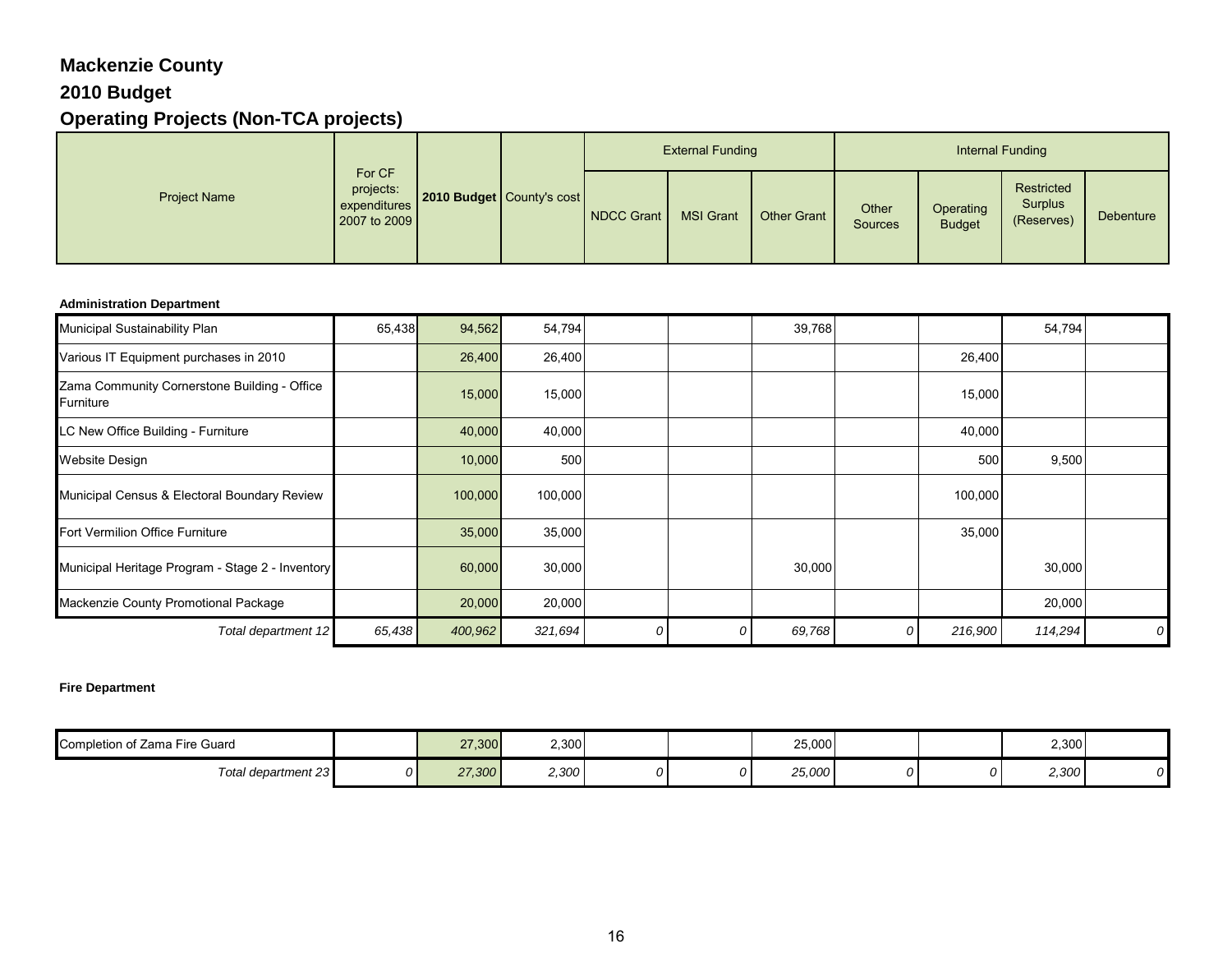|                     |                                                     |                           |            | <b>External Funding</b> |             |                  |                            | Internal Funding                    |                  |
|---------------------|-----------------------------------------------------|---------------------------|------------|-------------------------|-------------|------------------|----------------------------|-------------------------------------|------------------|
| <b>Project Name</b> | For CF<br>projects:<br>expenditures<br>2007 to 2009 | 2010 Budget County's cost | NDCC Grant | <b>MSI Grant</b>        | Other Grant | Other<br>Sources | Operating<br><b>Budget</b> | Restricted<br>Surplus<br>(Reserves) | <b>Debenture</b> |

#### **Transportation Department**

| FV - Computer for PW Admin. Officer                        |    | 3,500  | 3,500  |   |  | 3,500  |   |
|------------------------------------------------------------|----|--------|--------|---|--|--------|---|
| FV - Shop Exhaust                                          |    | 6,886  | 6,886  |   |  | 6,886  |   |
| LC - Public Works Shop - Shop Tools                        |    | 9,910  | 9,910  |   |  | 9,910  |   |
| LC - Public Works Shop - Wireless Internet<br>Connection   |    | 7,000  | 7,000  |   |  | 7,000  |   |
| Rocky Lane - Road Rebuild                                  |    | 50,000 | 50,000 |   |  | 50,000 |   |
| Zama - PW Shop/Fire Hall - Shop Tools                      |    | 6,000  | 6,000  |   |  | 6,000  |   |
| Zama - PW Shop/Fire Hall - Wireless Internet<br>Connection |    | 7,000  | 7,000  |   |  | 7,000  |   |
| Total department 32                                        | οI | 90,296 | 90,296 | 0 |  | 90,296 | 0 |

#### **Airport Department**

| Airports Planning & Airport vicinity protection<br>area (AVPA) | 102.130  | 17.871 |        |    |  |        | 17,871 |  |
|----------------------------------------------------------------|----------|--------|--------|----|--|--------|--------|--|
| LC - Apron Paving SE 12-104-16-W5                              |          | 20,000 | 20,000 |    |  | 20,000 |        |  |
| Total department 33                                            | 102, 130 | 37,871 | 20,000 | υ, |  | 20,000 | 17,871 |  |

#### **Water Services Department**

| <b>FV WTP - On Call Computer</b>     | 2,000  | 2,000  |  |  | 2,000  |  |
|--------------------------------------|--------|--------|--|--|--------|--|
| FV - Cleaning & Inspecting Reservoir | 15.000 | 15,000 |  |  | 15,000 |  |
| Total department 41                  | 17,000 | 17,000 |  |  | 17,000 |  |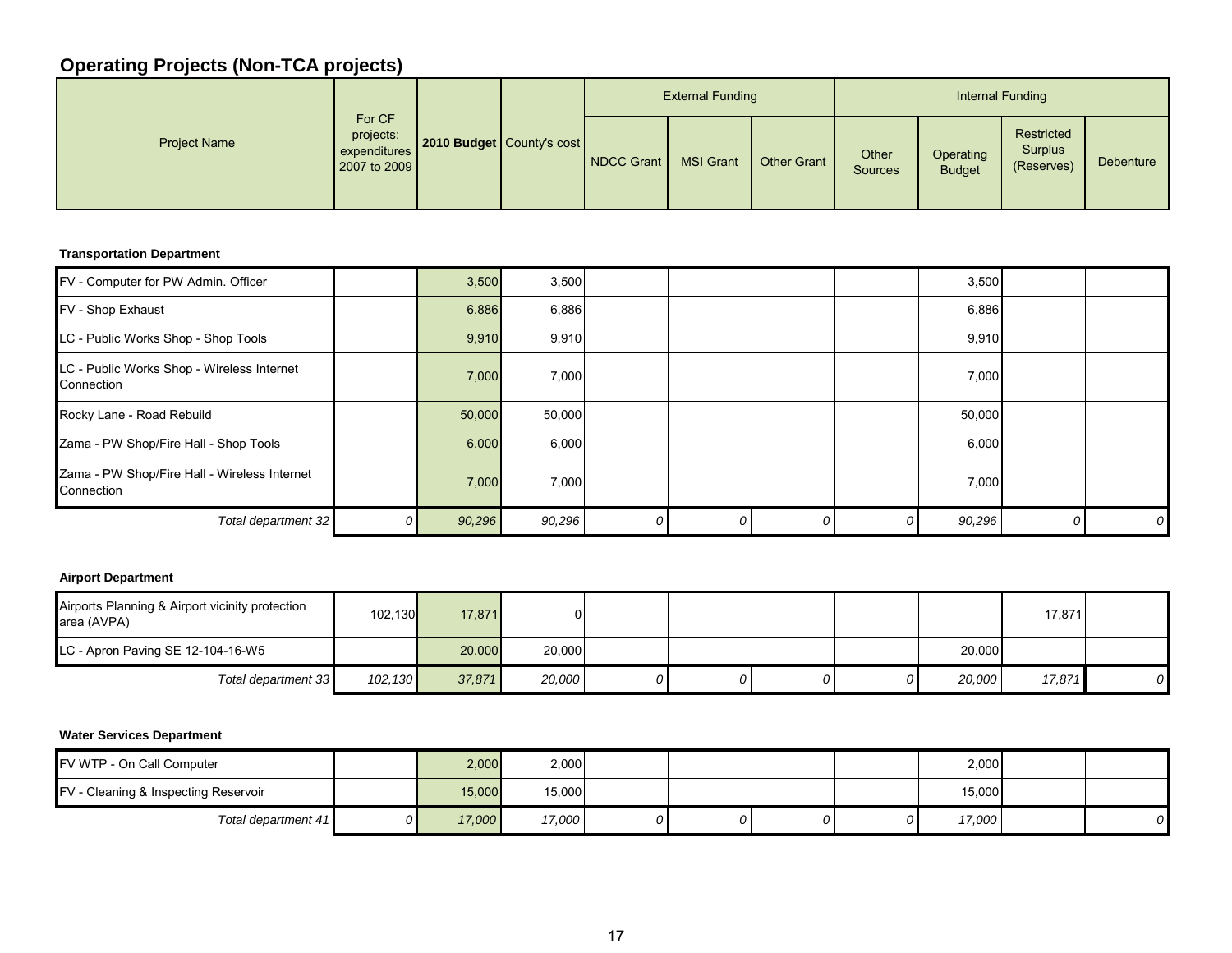|                     |                                                     |                           |            | <b>External Funding</b> |                    |                         |                            | Internal Funding                    |           |
|---------------------|-----------------------------------------------------|---------------------------|------------|-------------------------|--------------------|-------------------------|----------------------------|-------------------------------------|-----------|
| <b>Project Name</b> | For CF<br>projects:<br>expenditures<br>2007 to 2009 | 2010 Budget County's cost | NDCC Grant | <b>MSI Grant</b>        | <b>Other Grant</b> | Other<br><b>Sources</b> | Operating<br><b>Budget</b> | Restricted<br>Surplus<br>(Reserves) | Debenture |

#### **Sewer Services Department**

| La Crete Lagoon Study | 5,398 | 16,827 |  |  |  | 16,827 |  |
|-----------------------|-------|--------|--|--|--|--------|--|
| Total department 41   | 5.398 | 16,827 |  |  |  | 16,827 |  |

#### **Solid Waste Disposal Department**

| FV, ZA & Bluemenort - Waste Transfer Stations<br>Upgrade |    | 14.900 | 14,900 |   |  | 14,900 |   |
|----------------------------------------------------------|----|--------|--------|---|--|--------|---|
| <b>Bin Replacement</b>                                   |    | 15.040 | 15,040 |   |  | 15.040 |   |
| Total departments 42& 43                                 | 0Ι | 29,940 | 29,940 | 0 |  | 29,940 | 0 |

## **Planning & Development Department**

| FV, LC & ZA - Area Structure Plan                                         | 133,132 | 133,132  |  |  | 133,132 |   |
|---------------------------------------------------------------------------|---------|----------|--|--|---------|---|
| Water/Wastewater/Stormwater Masterplans &<br><b>Offsite Levies Review</b> | 80.000  | 80,000   |  |  | 80,000  |   |
| Total department 61                                                       | 213.132 | 213, 132 |  |  | 213.132 | 0 |

#### **Agricultural Services Department**

| Engineering & Planning (Ptarmigan Flats)<br>ີ | 10,000 | 10,000 |  |  | 10,000 |  |
|-----------------------------------------------|--------|--------|--|--|--------|--|
| Total department 63                           | 10,000 | 10,000 |  |  | 10,000 |  |

#### **Subdivision Department**

| Zama Subdivision Development | 75,000 | 75,000 |  |  | 25,000 | 50,000 |  |
|------------------------------|--------|--------|--|--|--------|--------|--|
| Zama Residential Subdivision |        |        |  |  |        |        |  |
| Total department 66          | 75,000 | 75,000 |  |  | 25,000 | 50,000 |  |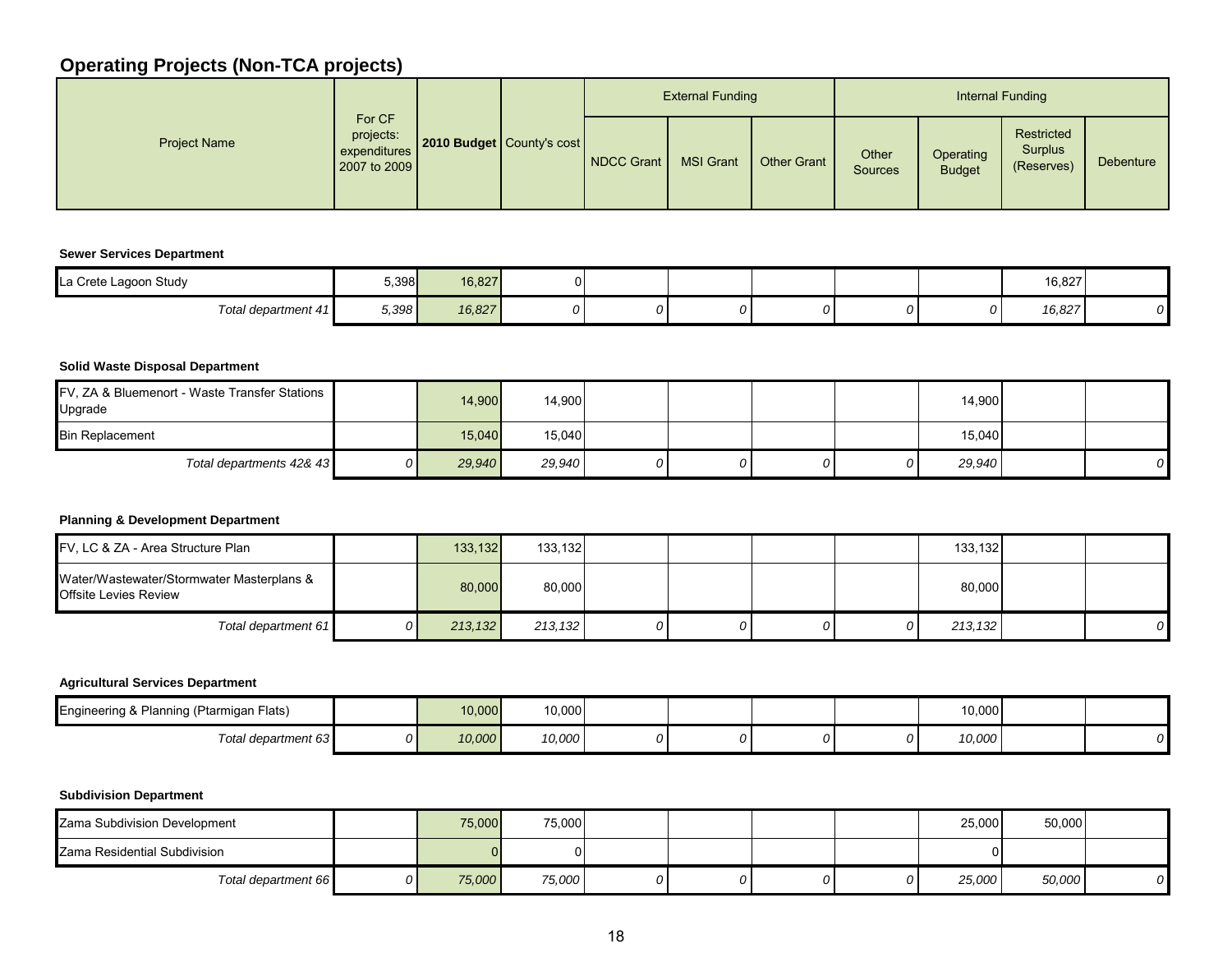|                     | For CF                                    |  | <b>External Funding</b>   |            |                  |             | Internal Funding        |                            |                                     |                  |
|---------------------|-------------------------------------------|--|---------------------------|------------|------------------|-------------|-------------------------|----------------------------|-------------------------------------|------------------|
| <b>Project Name</b> | projects:<br>expenditures<br>2007 to 2009 |  | 2010 Budget County's cost | NDCC Grant | <b>MSI Grant</b> | Other Grant | Other<br><b>Sources</b> | Operating<br><b>Budget</b> | Restricted<br>Surplus<br>(Reserves) | <b>Debenture</b> |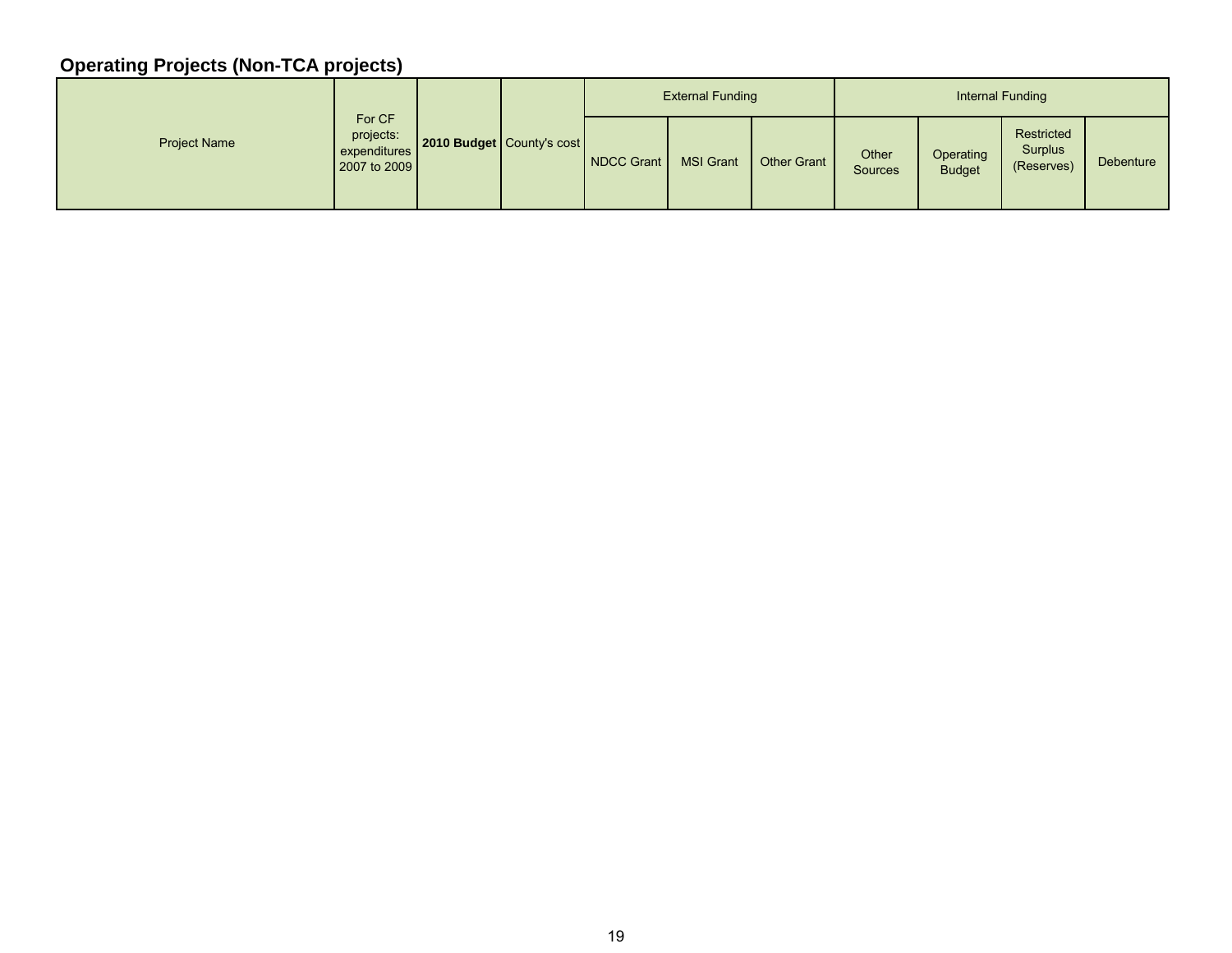|                     | For CF                                    |  | <b>External Funding</b>   |            |                  |             | Internal Funding |                            |                                     |                  |
|---------------------|-------------------------------------------|--|---------------------------|------------|------------------|-------------|------------------|----------------------------|-------------------------------------|------------------|
| <b>Project Name</b> | projects:<br>expenditures<br>2007 to 2009 |  | 2010 Budget County's cost | NDCC Grant | <b>MSI Grant</b> | Other Grant | Other<br>Sources | Operating<br><b>Budget</b> | Restricted<br>Surplus<br>(Reserves) | <b>Debenture</b> |

#### **Recreation Department**

| Total department, |  |  |  |  |  |
|-------------------|--|--|--|--|--|

#### **Parks & Playgrounds Department**

| Zama Park/ Campground RV Decommission                |         | 2,500     | 2,500   |    |         |         |    | 2,500   |         |                |
|------------------------------------------------------|---------|-----------|---------|----|---------|---------|----|---------|---------|----------------|
| <b>Wadlin Caretaker Shack</b>                        |         | 28,000    | 28,000  |    |         |         |    | 28,000  |         |                |
| Beach Improvement                                    |         | 25,000    | 25,000  |    |         |         |    | 25,000  |         |                |
| Hutch Lake Site Development                          |         | 25,000    | 25,000  |    |         |         |    | 25,000  |         |                |
| Tompkins campgrounds                                 |         | 50,000    | 50,000  |    |         |         |    | 50,000  |         |                |
| Atlas Landing Recreational Lease                     |         | 15,000    | 15,000  |    |         |         |    | 15,000  |         |                |
| <b>Wadlin Lake Recreational Lease</b>                |         | 10,000    | 10,000  |    |         |         |    | 10,000  |         |                |
| <b>Bistcho Lake Recreational Lease</b>               |         | 10,000    | 10,000  |    |         |         |    | 10,000  |         |                |
| La Crete - Walking Trails East Recreational<br>Lease |         | 10,000    | 10,000  |    |         |         |    | 10,000  |         |                |
| Campground Improvements                              | 76,021  | 58,379    |         |    | 48,157  |         |    |         | 10,222  |                |
| Recreation Sites Fire Smart Program                  |         | 164,556   |         |    |         | 164,556 |    |         |         |                |
| Total department 72                                  | 76,021  | 398,435   | 175,500 | 0  | 48, 157 | 164,556 |    | 175,500 | 10,222  | $\overline{O}$ |
|                                                      |         |           |         |    |         |         |    |         |         |                |
| TOTAL 2010 non-TCA Projects                          | 243,588 | 1,316,763 | 954,862 | 01 | 48,157  | 259,324 | 01 | 797,768 | 211,514 | $\mathbf{0}$   |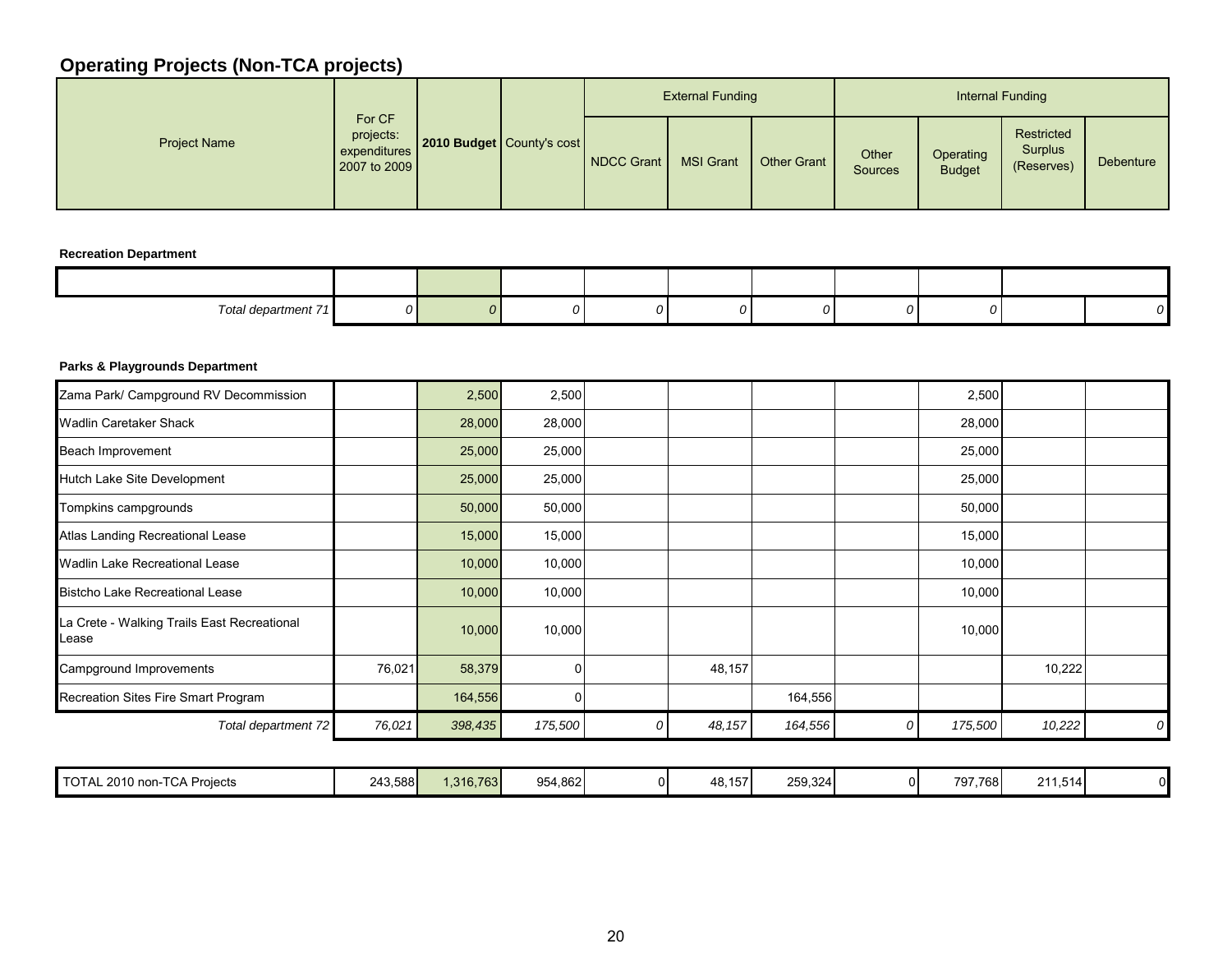## **Mackenzie County 2010 Budget**

#### **Summary of Assessment and Municipal Revenue by Category**

|                             | 2010 assessment | % increase from 2009<br>assessment | 2010 projected<br>municipal tax<br>revenue | As % of total<br>municipal revenue |
|-----------------------------|-----------------|------------------------------------|--------------------------------------------|------------------------------------|
|                             |                 |                                    |                                            |                                    |
| <b>Residential Property</b> | \$424,158,920   | 3.24%                              | \$3,010,680                                | 13.06%                             |
| <b>Commercial Property</b>  | \$90,589,250    | 22.74%                             | \$1,015,596                                | 4.41%                              |
| <b>Industrial Property</b>  | \$114,947,820   | $-3.20%$                           | \$1,288,680                                | 5.59%                              |
| <b>Farmland Property</b>    | \$42,198,540    | $-0.05%$                           | \$299,525                                  | 1.30%                              |
| Machinery & Equipment       | \$389,913,840   | $-12.48%$                          | \$4,371,324                                | 18.97%                             |
| Linear                      | \$1,157,902,360 | $-10.07%$                          | \$12,981,243                               | 56.32%                             |
| Grants in Lieu              | \$7,764,680     | 7.09%                              | \$80,038                                   | 0.35%                              |
| Total                       |                 |                                    |                                            |                                    |
|                             | \$2,227,475,410 | $-6.64%$                           | \$23,047,087                               |                                    |
| Tax exempt assessment       | \$153,132,920   | 2.24%                              | \$0                                        |                                    |
|                             |                 |                                    |                                            |                                    |
| Total                       |                 |                                    |                                            |                                    |
|                             | \$2,380,608,330 | $-6.12%$                           | \$23,047,087                               |                                    |

2009 mill rates: residential - 7.098 and non-residential - 11.211

The following revenues are calculated using 2009 mill rates:

| 2010 estimated revenue (December/09)                                  | \$24.130.649 |
|-----------------------------------------------------------------------|--------------|
| 2010 expected revenue (April/10)                                      | \$23.047.087 |
| Loss of revenue due to decrease in assessment calculated at 2009 rate | \$1.083.563  |

Please note that the County may experience some loss of municipal revenue due to assessment appeals and/or due to additional tax roll corrections.

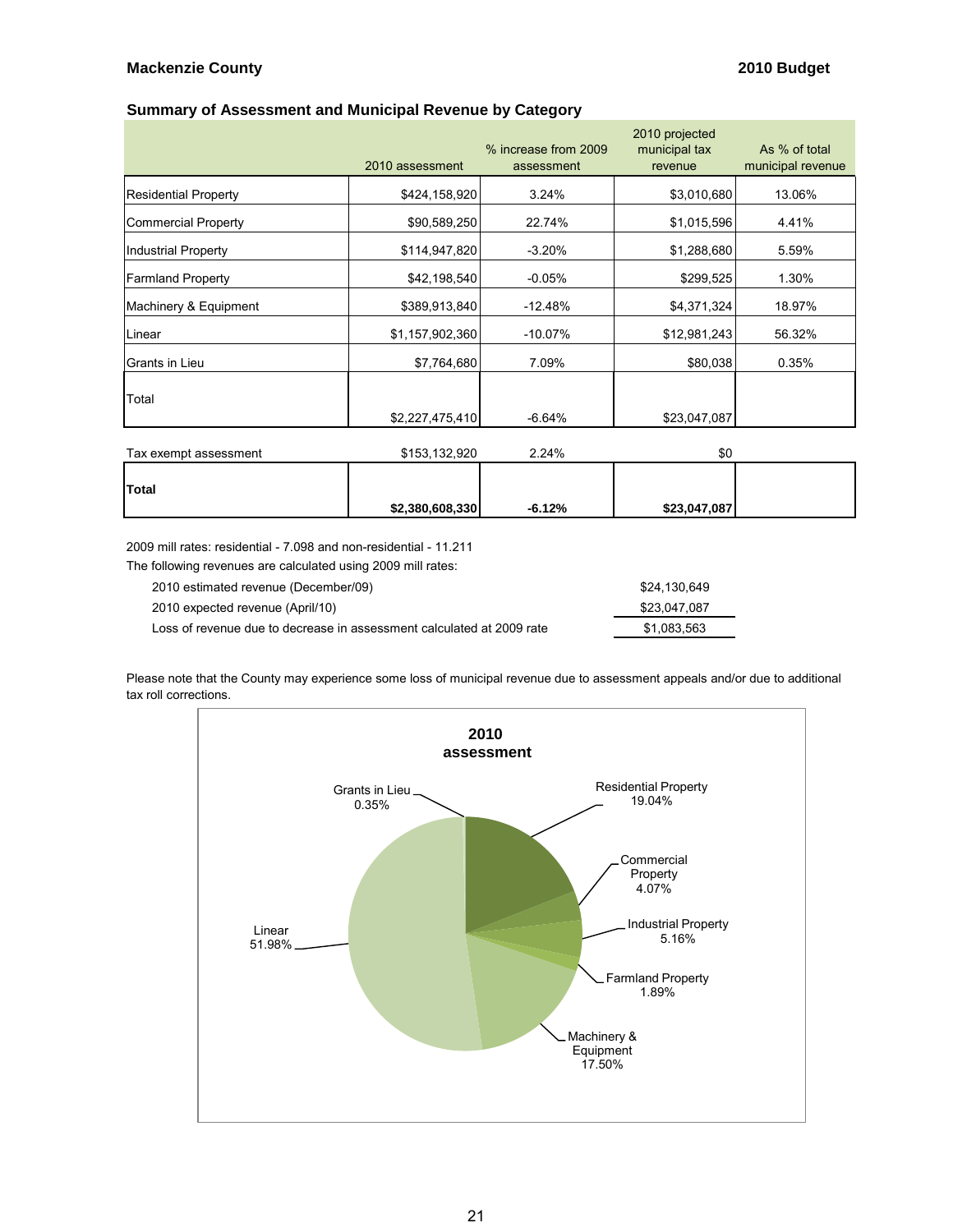#### **Mackenzie County Budget 2010 Municipal Mill Rate History**

|                                 | 2010  | 2009             | 2008   | 2007  | 2006   | 2005        | 2004   |
|---------------------------------|-------|------------------|--------|-------|--------|-------------|--------|
| Residential and Farmland Reside | 7.098 | 7.098            | .098   | 6.885 | 6.885  | 6.750       | 6.750  |
| Farmland                        | 7.098 | 7.098            | .098   | 6.885 | 6.885  | .125        | .125   |
| Non-Residential                 | . 211 | 0.44<br>. ا ∠. . | 11 011 | .025  | 10.500 | 0.500<br>10 | 10.500 |



#### **2010**

|                     | <b>Municipal</b> | <b>School</b> | <b>Seniors</b> | <b>Total</b> | change   |
|---------------------|------------------|---------------|----------------|--------------|----------|
| Residential         | 7.098            | 2.3980        | 0.324          | 9.8202       | $-0.04%$ |
| lFarmland           | 7.098            | 2.3980        | 0.324          | 9.8202       | $-0.04%$ |
| Non-<br>residential | 11.211           | 4.1715        | 0.324          | 15.7067      | 1.85%    |

#### **2009**

|                     | Municipal | School | <b>Seniors</b> | Total   | change   |
|---------------------|-----------|--------|----------------|---------|----------|
| Residential         | 7.098     | 2.489  | 0.237          | 9.8240  | $-7.15%$ |
| <b>Farmland</b>     | 7.098     | 2.489  | 0.237          | 9.8240  | $-7.15%$ |
| Non-<br>residential | 11.211    | 3.974  | 0.237          | 15.4220 | $-2.93%$ |

#### **2008**

|                     | <b>Municipal</b> | <b>School</b> | <b>Seniors</b> | Total   |
|---------------------|------------------|---------------|----------------|---------|
| Residential         | 7.098            | 3.207         | 0.275          | 10.5800 |
| <b>Farmland</b>     | 7.098            | 3.207         | 0.275          | 10.5800 |
| Non-<br>residential | 11.211           | 4.401         | 0.275          | 15.8870 |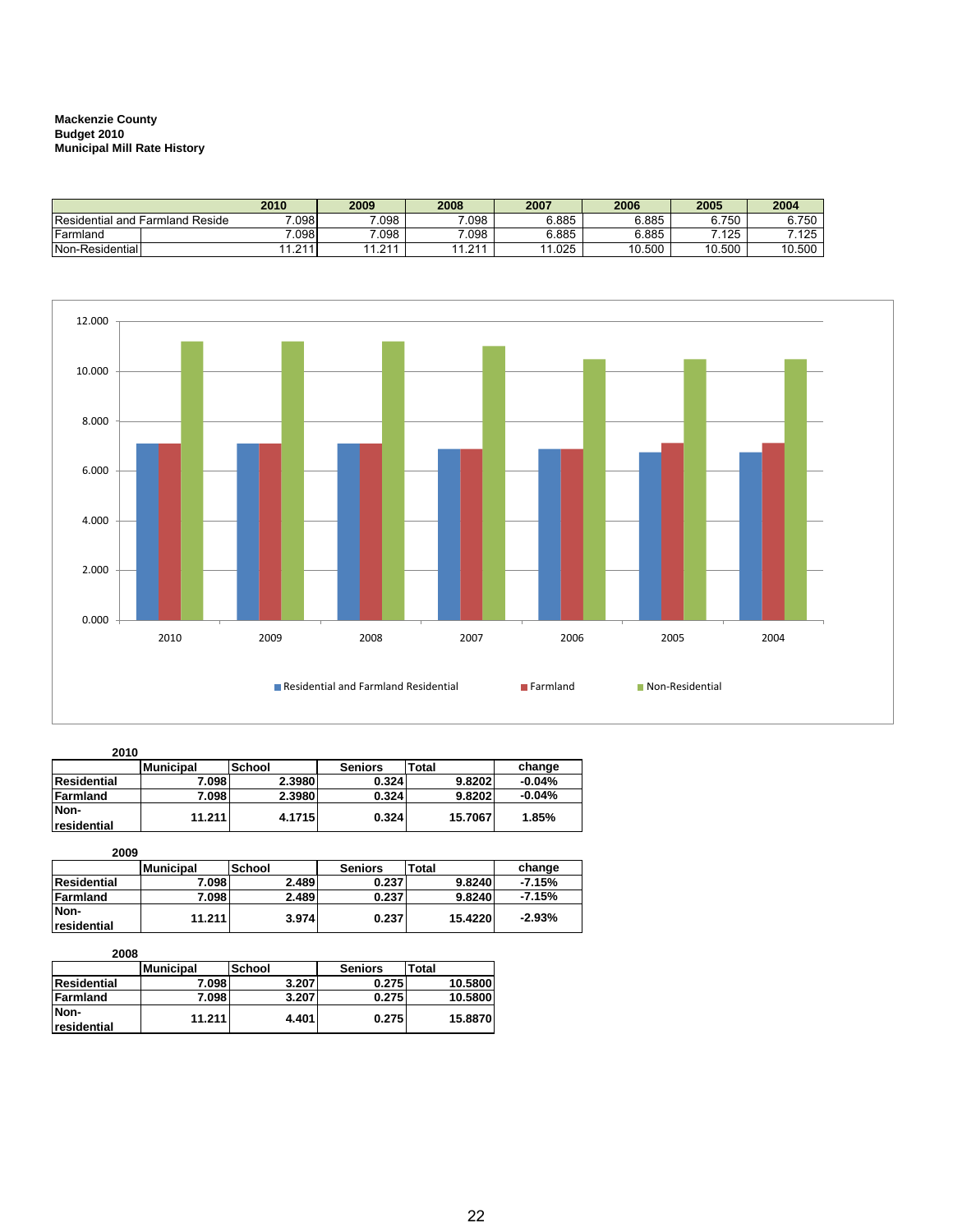## **Mackenzie County 2010 Budget Assessment and Municipal Revenue**

|                             | 2009<br>assessment | Estimated<br>% increase<br>from 2009 | 2010 estimated<br>assessment<br>(October 28,<br>2009) | 2010 actual<br>assessment | Actual %<br>increase<br>from 2009 | 2010 municipal<br>levy revenue - as<br>projected in<br>October 2009 | 2010 municipal<br>levy revenue -<br><b>APPROVED</b><br>(2009 rate) |
|-----------------------------|--------------------|--------------------------------------|-------------------------------------------------------|---------------------------|-----------------------------------|---------------------------------------------------------------------|--------------------------------------------------------------------|
| <b>Residential Property</b> | \$410,864,310      | $-1.51%$                             | \$404,649,750                                         | \$424,158,920             | 3.24%                             | \$2,872,204                                                         | \$3,010,680                                                        |
| <b>Commercial Property</b>  | \$73,806,830       | 1.00%                                | \$74,544,898                                          | \$90,589,250              | 22.74%                            | \$835,723                                                           | \$1,015,596                                                        |
| <b>Industrial Property</b>  | \$118,745,780      | $-0.83%$                             | \$117,765,767                                         | \$114,947,820             | $-3.20%$                          | \$1,320,272                                                         | \$1,288,680                                                        |
| <b>Farmland Property</b>    | \$42,220,750       | 0.00%                                | \$42,220,750                                          | \$42,198,540              | $-0.05%$                          | \$299,683                                                           | \$299,525                                                          |
| Machinery & Equipment       | \$445,515,770      | $-1.00%$                             | \$441,060,612                                         | \$389,913,840             | $-12.48%$                         | \$4,944,731                                                         | \$4,371,324                                                        |
| Linear                      | \$1,287,600,600    | $-4.51%$                             | \$1,229,525,013                                       | \$1,157,902,360           | $-10.07%$                         | \$13,784,205                                                        | \$12,981,243                                                       |
| Grants in Lieu              | \$7,250,950        | 0.00%                                | \$7,250,950                                           | \$7,764,680               | 7.09%                             | \$73,832                                                            | \$80,038                                                           |
| <b>Total</b>                | \$2,386,004,990    | $-2.89%$                             | \$2,317,017,741                                       | \$2,227,475,410           | $-6.64%$                          | \$24,130,649                                                        | \$23,047,087                                                       |
| Tax exempt assessment       | \$149,784,480      | 0.00%                                | \$149,784,480                                         | \$153,132,920             | 2.24%                             |                                                                     |                                                                    |
| <b>Total</b>                | \$2,535,789,470    | $-2.72%$                             | \$2,466,802,221                                       | \$2,380,608,330           | $-6.12%$                          | \$24,130,649                                                        | \$23,047,087                                                       |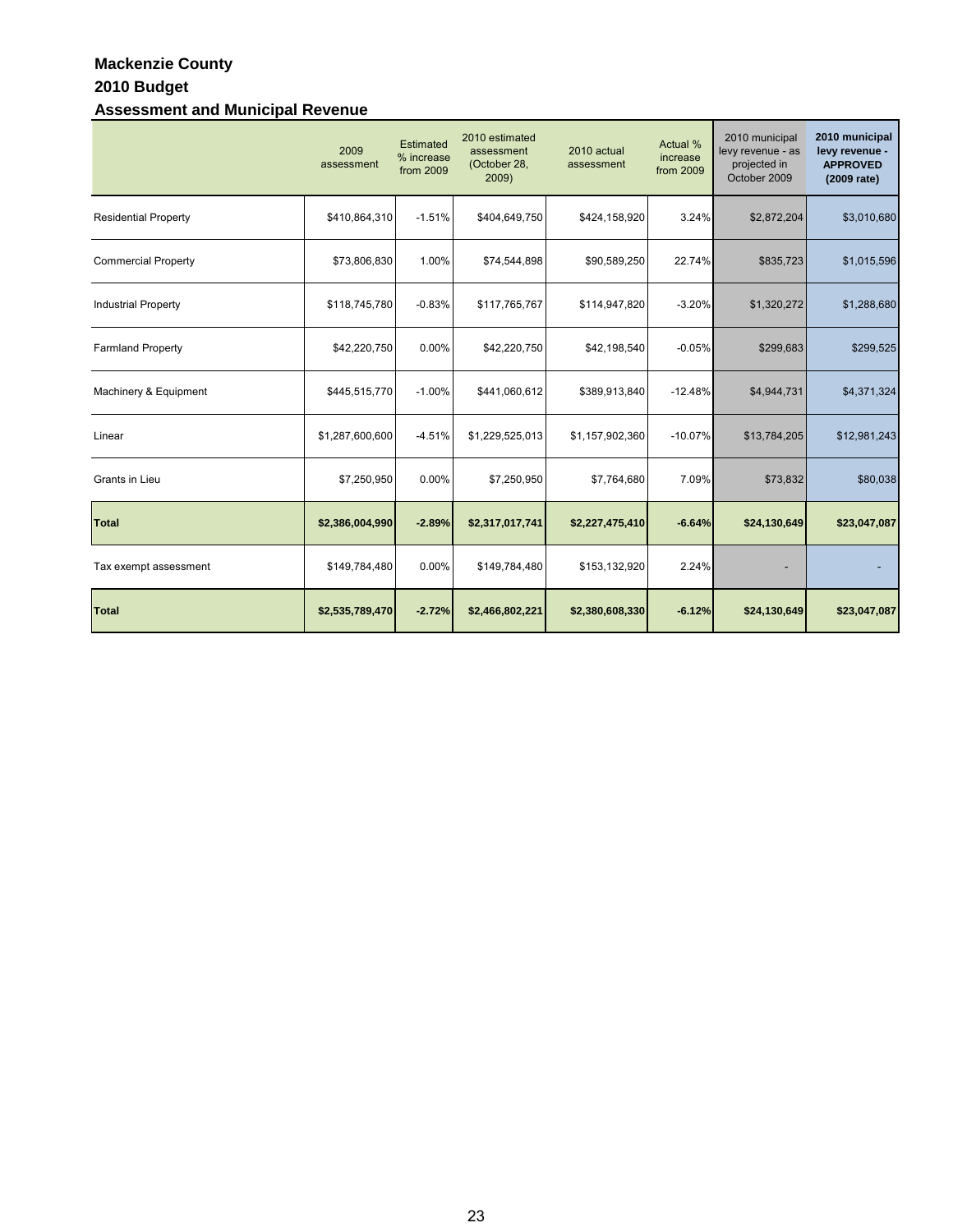## **Mackenzie County 2010 Budget Summary of 2010 grant requests (operational and capital)**

| <b>Summary of grants:</b>      | 2010<br><b>Approved</b> | 2010<br><b>Requested</b> | 2009      |           | 2007      | 2006      | 2005      |
|--------------------------------|-------------------------|--------------------------|-----------|-----------|-----------|-----------|-----------|
| Mackenzie County Library Board | 183,094                 | 204,594                  | 163,477   | 155,692   | 149,704   | 145,295   | 133,665   |
| <b>Recreation Boards</b>       | 723,376                 | 1,159,444                | 721,188   | 602,570   | 544,500   | 640,732   | 561,931   |
| <b>FCSS</b>                    | 293,341                 | 359,050                  | 287,591   | 285,098   | 276,414   | 272,800   | 266,828   |
| Grants to other organizations  | 334,500                 | 462,310                  | 267,855   | 324,454   | 195,507   | 145,715   | 502,050   |
|                                | 1,534,311               | 2,185,398                | 1,440,111 | 1,367,814 | 1,166,125 | 1,204,542 | 1,464,474 |

Specification by location:

| Location                      | <b>Recreation</b><br><b>Boards</b> | <b>FCSS</b> | <b>Mackenzie</b><br>County<br>Library<br><b>Board</b> | <b>Other Grants</b> | <b>Total</b> |
|-------------------------------|------------------------------------|-------------|-------------------------------------------------------|---------------------|--------------|
| 3 Recreation Boards - Capital | 75,000                             |             |                                                       |                     | 75,000       |
| <b>Fort Vermilion</b>         | 206,484                            | 117,227     |                                                       | 78,500              | 402,211      |
| La Crete                      | 344,485                            | 169,089     |                                                       | 137,000             | 650,575      |
| Zama                          | 97,407                             | 7,025       |                                                       | 10,000              | 114,432      |
| High Level                    |                                    |             |                                                       | 7,500               | 7,500        |
| Rocky Lane                    |                                    |             |                                                       | 37,000              | 37,000       |
| Library                       |                                    |             | 183,094                                               |                     | 183,094      |
| Other (Regional)              |                                    |             |                                                       | 61,000              | 61,000       |
| Cemeteries                    |                                    |             |                                                       | 3,500               | 3,500        |
|                               | 723,376                            | 293,341     | 183,094                                               | 334,500             | 1,534,311    |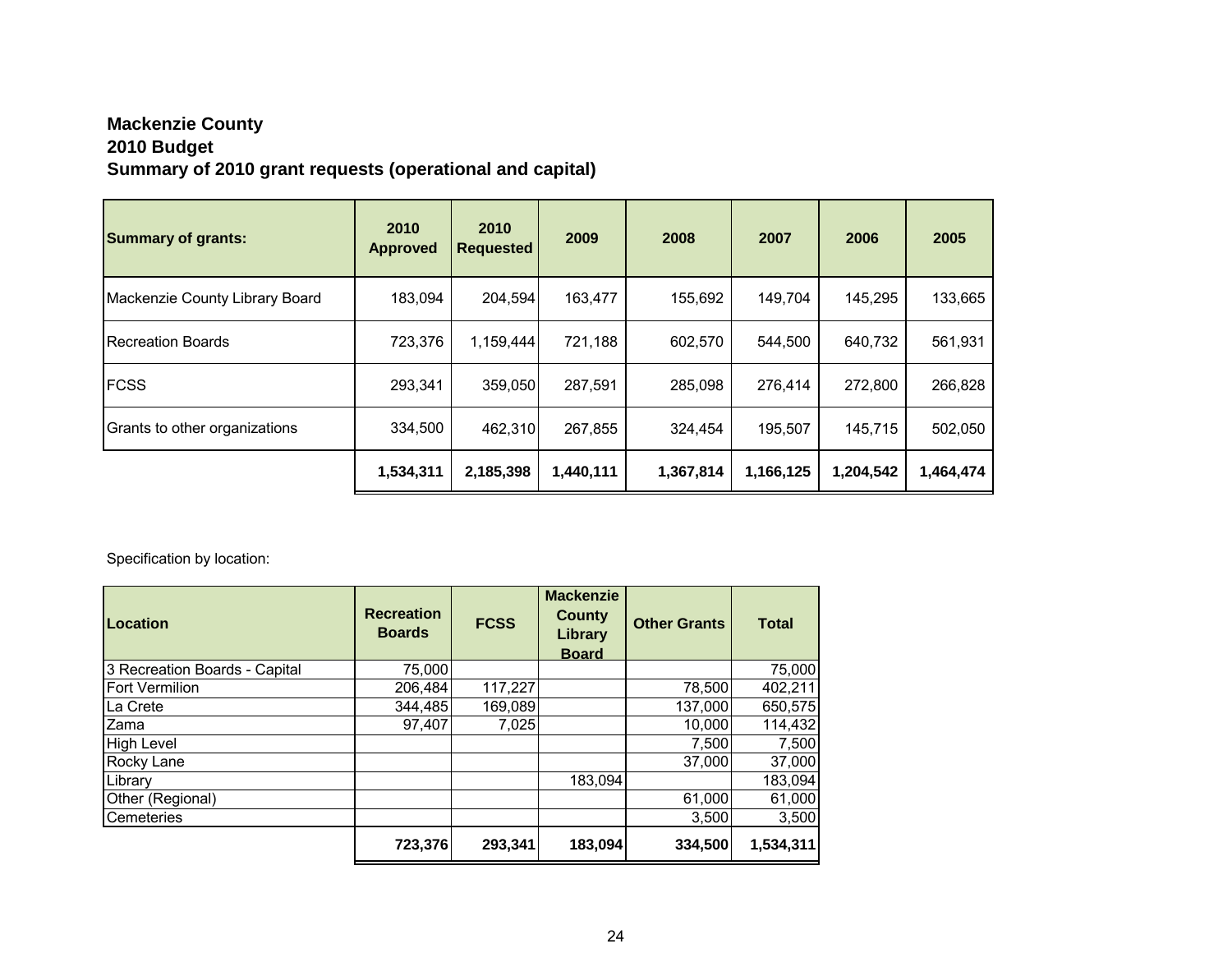## **Mackenzie County 2010 Budget Mackenzie Regional Library Board**

|                                  | 2010    | change | 2009    | ange<br>듕 | 2008:   | change | 2007    | change | 2006    | ange<br>흉 | 2005    | ge<br>juei<br>ठ | 2004    |
|----------------------------------|---------|--------|---------|-----------|---------|--------|---------|--------|---------|-----------|---------|-----------------|---------|
| Mackenzie Library Board          | 167,594 | 13%    | 147,977 |           | 140,192 |        | 134,204 |        | 130,295 |           | 126,500 |                 | 115,000 |
| Town of High level Cost Sharing* | 15,500  |        | 15,500  |           | 15,500  |        | 15,500  |        | 15,000  |           | 7.165   |                 | 7,165   |
| Total                            | 183,094 | 12%    | 163,477 | 5%        | 155,692 | 4%     | 149,704 | 3%     | 145,295 | 9%        | 133,665 | 9%              | 122,165 |
| Population                       | 10,002  |        | 10,002  |           | 10,002  |        | 10,002  |        | 9,687   |           | 9,687   |                 |         |
| \$ per capita                    | \$18.31 |        | \$16.34 |           | \$15.57 |        | \$14.97 |        | \$15.00 |           | \$13.80 |                 |         |

\* Town of High Level cost sharing: Prior to 2002, \$7,165 was paid directly to Town of High Level. Starting 2002, Cost sharing agreement was

Amended. The decision was made to forward \$7,165 to MD Library Board. MD Library Board allocates this funding to Town of High Level library.

#### **12.5% increase**

*Others*

|                             | 2010 Requested |                                                                                                          |
|-----------------------------|----------------|----------------------------------------------------------------------------------------------------------|
| <b>FV Community Library</b> |                | 21,500 This request is for painting of interior of building and some carpeting. Not approved by Council. |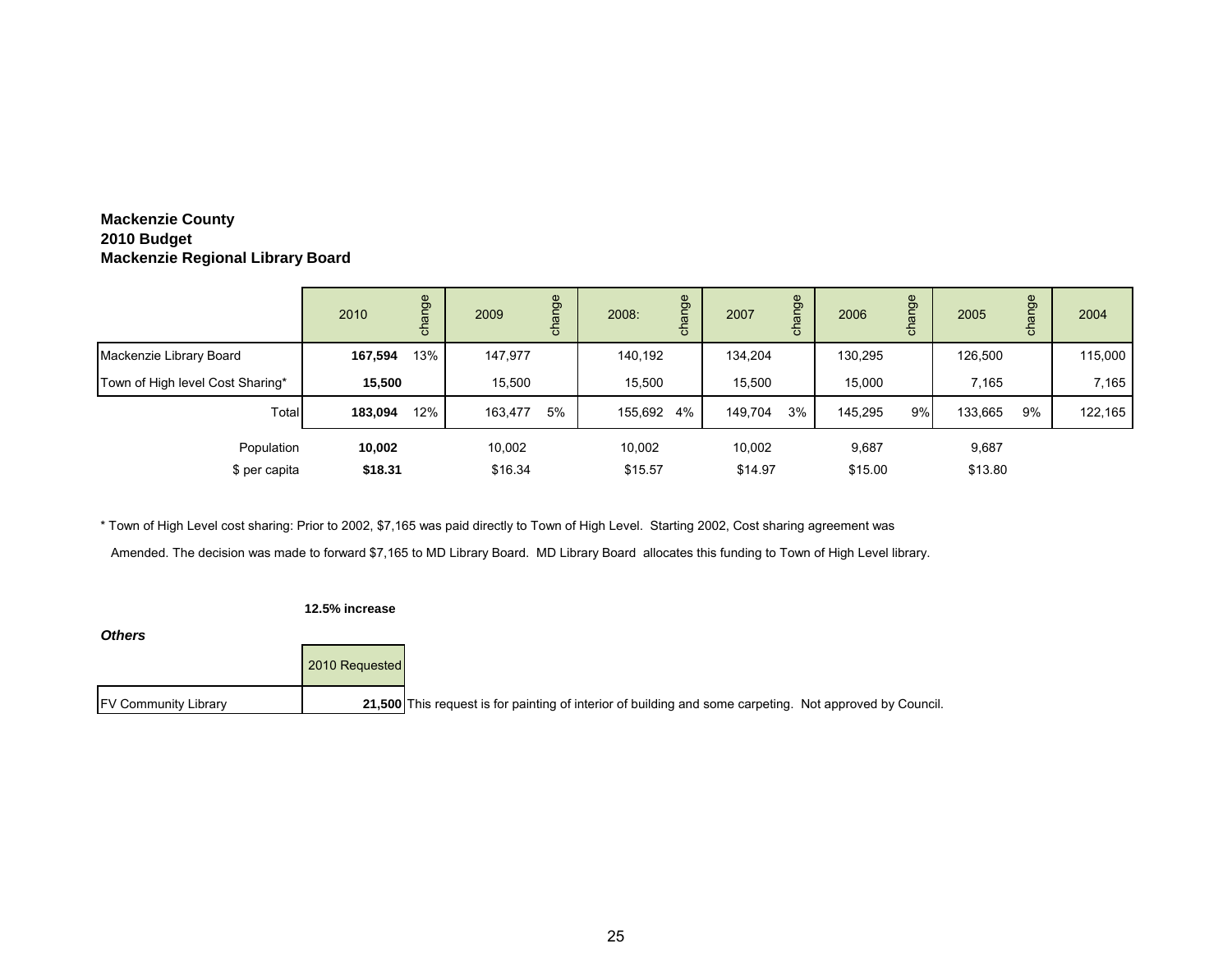## **2010 Budget Recreation Boards Mackenzie County**

|                              |                                | 2010<br>approved | 2010<br>requested | 2009    | 2008    | 2007    | 2006    | 2005    |
|------------------------------|--------------------------------|------------------|-------------------|---------|---------|---------|---------|---------|
|                              |                                |                  |                   |         |         |         |         |         |
| <b>FV Recreation Society</b> | Capital                        | 25,000           | 30,200            | 22.704  | 21,373  | 28.644  | 27,810  | 27.000  |
|                              | Operating - Board & Facilities | 139,036          | 179,580           | 141.796 | 131.796 | 127,474 | 123,761 | 120,156 |
|                              | Operating - Programs           |                  | o                 |         |         |         |         |         |
|                              | Total requested                | 139,036          | 209,780           | 164,500 | 153,169 | 156,118 | 151,571 | 147,156 |
|                              | Paid by County:                |                  |                   |         |         |         |         |         |
| (2008 actual x 1.03 x 1.03)  | Operating - utilities          | 55,047           | 55,047            | 77,892  | 51,887  | 43,372  | 88,647  | 73,197  |
| (used known premiums)        | Operating - insurance          | 12,401           | 12,401            | 13,209  | 7,750   | 5,826   | 5,199   | 1,296   |
|                              | Total                          | 67,448           | 277,228           | 255,601 | 212,806 | 205,316 | 245,417 | 221,649 |

| <b>LC Recreation Society</b> | Capital                                                | 10.000  | 78.700            | 44.966  | 13.018  | 35.071  | 35.020  | 34,000  |
|------------------------------|--------------------------------------------------------|---------|-------------------|---------|---------|---------|---------|---------|
|                              | Operating - Board & Facilities<br>Operating - Programs | 181,481 | 241,400<br>53,800 | 164.983 | 144.983 | 135.499 | 131.552 | 127,720 |
|                              | Total requested                                        | 181.481 | 373.900           | 209.949 | 158,001 | 170.570 | 166.572 | 161,720 |
|                              | Paid by County:                                        |         |                   |         |         |         |         |         |
| (2008 actual x 1.03 x 1.03)  | Operating - utilities                                  | 130,298 | 130.298           | 121.669 | 122.818 | 91.895  | 126.422 | 106,332 |
| (used known premiums)        | Operating - insurance                                  | 32,706  | 32,706            | 38,839  | 19,227  | 13.225  | 11.473  | 11,043  |
|                              | Total                                                  | 163.004 | 536.904           | 370.457 | 300,046 | 275.690 | 304.467 | 279,095 |

*Note: The 2009 capital requests amount of \$44,966 includes \$24,404 for a feasibility study (posted to 2-51-30-00-735).*

| Zama Recreation<br>Society | Capital                                                                                      | 40,000 | 159,744          | 1.149  | 31.614 | 5.391  | 32.221 | 5,081  |
|----------------------------|----------------------------------------------------------------------------------------------|--------|------------------|--------|--------|--------|--------|--------|
|                            | Operating - Board & Facilities<br>Operating - Programs (excl.<br>FCSS & excl. Chamber of C.) | 83,690 | 163,151<br>8,700 | 76.082 | 51,082 | 47.741 | 46.350 | 45.000 |
|                            | Total requested                                                                              | 83.690 | 331,595          | 77,231 | 82,696 | 53.132 | 78.571 | 50.081 |
|                            | Paid by County:                                                                              |        |                  |        |        |        |        |        |
| (estimate)                 | <b>Operating - Utilities</b>                                                                 | 10.000 | 10,000           | 13,959 | 4.227  | 8,862  | 10.909 | 9,106  |
| (used known premiums)      | Operating - Insurance                                                                        | 3,717  | 3,717            | 3,941  | 2,795  | 1,500  | 1,368  | 1,999  |
|                            | Total                                                                                        | 13.717 | 345,312          | 95,130 | 89,718 | 63.494 | 90.848 | 61,186 |

| <b>Summary</b>                    |         | 2010<br><b>Requested</b> | 2009    | 2008    | 2007    | 2006    | 2005    |
|-----------------------------------|---------|--------------------------|---------|---------|---------|---------|---------|
| <b>Total capital</b>              | 75.000  | 268.644                  | 68,819  | 66.005  | 69.106  | 95.051  | 66,081  |
| Total operating                   | 404.207 | 646.631                  | 382.861 | 327.861 | 310.714 | 301.663 | 292.876 |
| Total capital + operating         | 479.207 | 915.275                  | 451.680 | 393.866 | 379.820 | 396.714 | 358,957 |
| County-paid utilities & insurance | 244.169 | 244.169                  | 269.508 | 208.705 | 164.680 | 244.018 | 202.973 |
| <b>Grand total</b>                | 723.376 | 1,159,444                | 721.188 | 602.570 | 544.500 | 640.732 | 561,930 |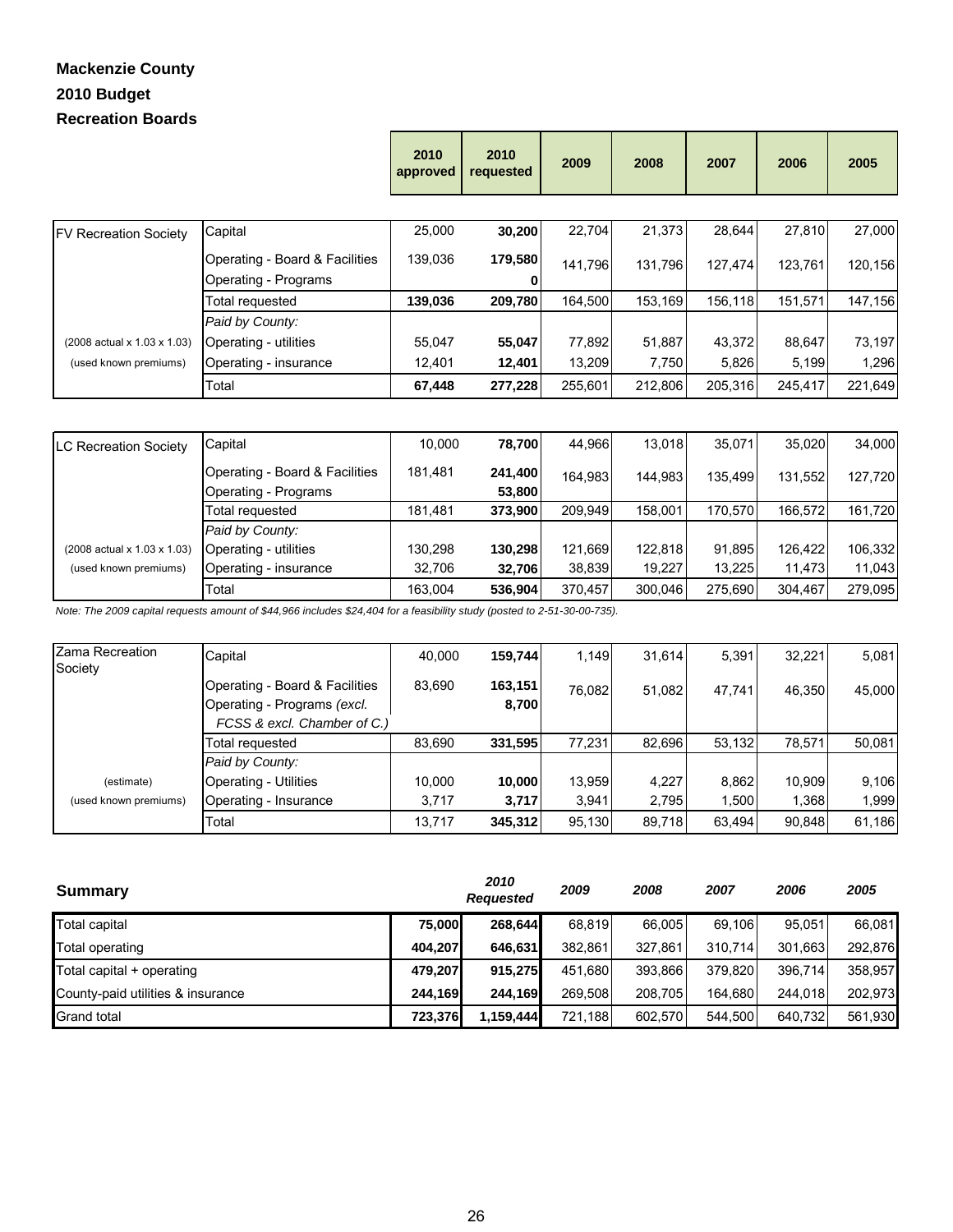#### **Specification of Capital Grant Requests**

(also includes non-TCA items)

|                                                                                                    | FV Rec.        | LC Rec.        | Zama Rec.      |
|----------------------------------------------------------------------------------------------------|----------------|----------------|----------------|
|                                                                                                    | <b>Society</b> | <b>Society</b> | <b>Society</b> |
| FV - Lawnmower / utility trailer                                                                   | 4,500          |                |                |
| FV - Utility trailer                                                                               | 3,500          |                |                |
| FV - Computer / printer                                                                            | 1,900          |                |                |
| FV - Freezer                                                                                       | 800            |                |                |
| FV - Industrial dishwasher / washer / dryer                                                        | 5,500          |                |                |
| FV - Skate sharpener                                                                               | 10,000         |                |                |
| FV - Snowblower / shale                                                                            | 4,000          |                |                |
|                                                                                                    |                |                |                |
| LC - Arena Outdoor Storage                                                                         |                | 15,700         |                |
| LC - Paint Arena Ceiling                                                                           |                | 5,000          |                |
| LC - Quash Board                                                                                   |                | 15,000         |                |
| LC - Roof Ice Rakes                                                                                |                | 28,000         |                |
| LC - Arena Lights                                                                                  |                | 10,000         |                |
| LC - Sound System                                                                                  |                | 5,000          |                |
|                                                                                                    |                |                |                |
| ZA - Acoustic Sound Panels - Hall                                                                  |                |                | 17,000         |
| ZA - Outdoor Arena Board Replacement - RINK                                                        |                |                | 35,000         |
| ZA - Christmas Tree - Hall                                                                         |                |                | 800            |
| ZA - 2 Flagpoles - Hall (2008)                                                                     |                |                | 1,000          |
| ZA - Large Freezer - Hall                                                                          |                |                | 500            |
| ZA - Television - Hall                                                                             |                |                | 400            |
| ZA - Heaters in Skateshack x 2 - RINK                                                              |                |                | 1,300          |
| ZA - Work table - Hall                                                                             |                |                | 650            |
| ZA - 5-6 spout Pop Machine - Hall                                                                  |                |                | 1,500          |
| ZA - Outdoor Rink Lighting (2008) - RINK                                                           |                |                | 2,000          |
| ZA - Round Tables (5) (2008) - Hall                                                                |                |                | 1,000          |
| ZA - Rectangle Tables (10) (2008) - Hall                                                           |                |                | 2,000          |
| ZA - Storage Cubicle on wheels - wooden - Hall                                                     |                |                | 600            |
| ZA - Table & Chair Trolley's - Hall (3)                                                            |                |                | 1,500          |
| ZA - Coffee Urn x 2 - Hall                                                                         |                |                | 400            |
| ZA - 2009 Hall Renovation Shortfall due to not receiving<br>CFEP grant funding applied for in 2009 |                |                | 56,500         |
| ZA - 2009 Additional ZRS Capital Facility Upgrades paid<br>from Fundraised dollars, TCA items etc  |                |                | 37,594         |
|                                                                                                    | 30,200         | 78,700         | 159,744        |

|             |        | $F = 0.00$ | $\sim$ $\sim$ $\sim$ $\sim$ |         |
|-------------|--------|------------|-----------------------------|---------|
| 2010 Budget | 25,000 | 10,000     | 40,000                      | 75,000  |
|             | 30,200 | 78,700     |                             | 268,644 |
|             |        |            | 159,744                     |         |

**To be dealt with by a separate motion in Council in 2009 55,000 94,094**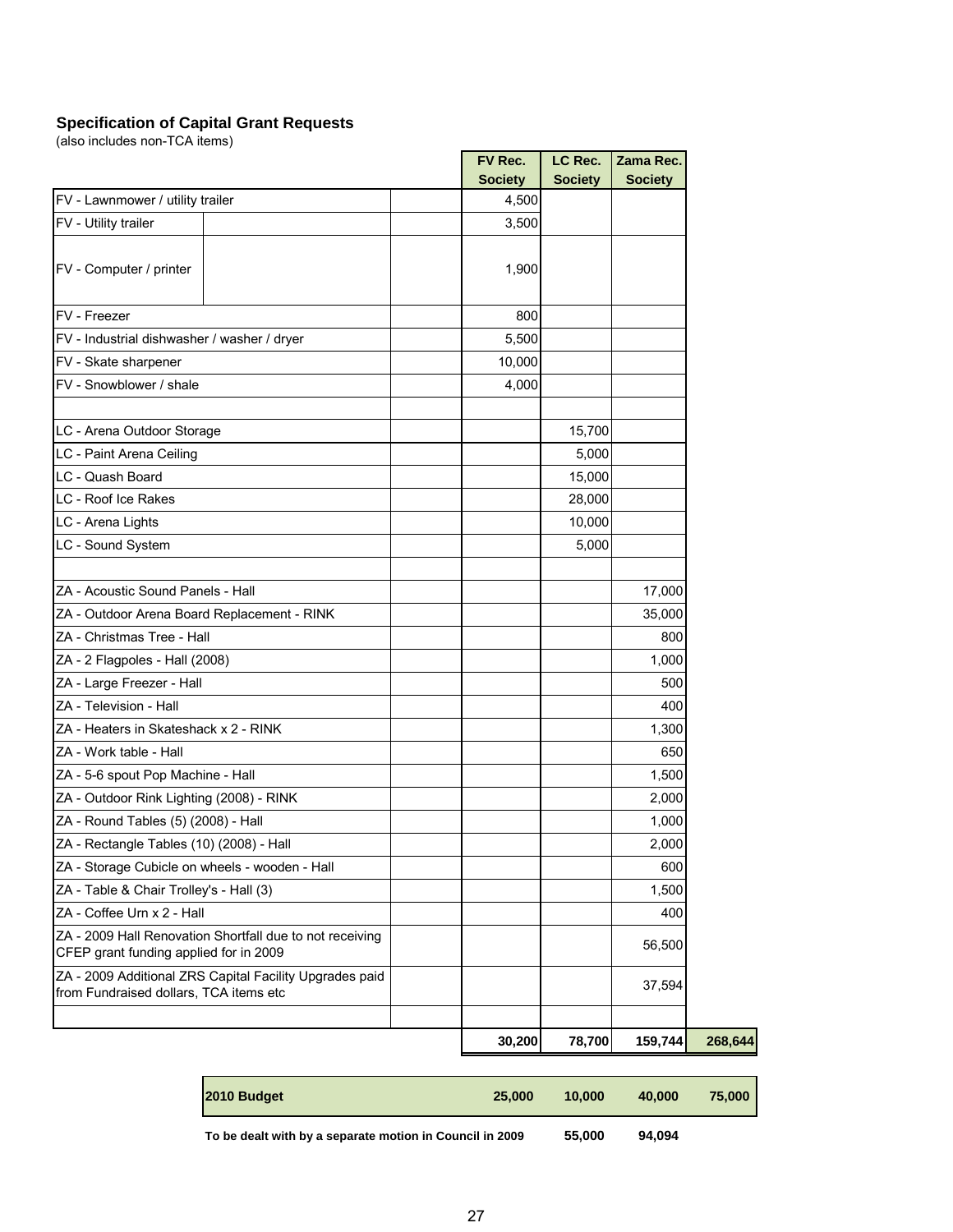## **Mackenzie County 2010 Budget Family and Community Support Services program**

|                                           |           | 2010<br>approved | nge<br>cha | 2010<br>requested | pp     | 2009    | ange  | 2008          | ange        | 2007    | ange  | 2006    | change | 2005           |
|-------------------------------------------|-----------|------------------|------------|-------------------|--------|---------|-------|---------------|-------------|---------|-------|---------|--------|----------------|
| <b>Fort Vermilion FCSS</b>                | Operating | 117,227          | 2.00%      | 165,480           | 43.98% | 114,929 | 0.87% | 113,933 3.14% |             | 110,463 | 1%    | 109,019 | $1\%$  | 107,408        |
| La Crete FCSS                             | Operating | 169,089          | 2.00%      | 183,839           | 10.90% | 165,775 | 0.87% | 164.338 3.14% |             | 159,332 | $1\%$ | 157,249 | 2%     | 154,925        |
| <b>Zama FCSS</b>                          | Operating | 7,025            | 2.00%      | 9,731             | 41.30% | 6,887   | 0.88% |               | 6,827 3.14% | 6,619   | $1\%$ | 6,532   | 45%    | 4.495          |
| Total FCSS Funding Requested:             |           | 293,341          |            | 359,050           |        | 287,591 |       | 285,098       |             | 276,414 |       | 272,800 | 2%     | 266,828        |
| Provincial FCSS Funding (80%)             |           | 234,673          | 2.00%      | 234,673           | 2.00%  | 230,073 | 0.87% | 228.078 3.14% |             | 221,131 | $1\%$ | 218,240 | 2%     | 213,462        |
| Municipal Share (20%)                     |           | 58,668           | 2.00%      | 58,668            | 2.00%  | 57,518  | 0.87% | 57.020 3.14%  |             | 55,283  | $1\%$ | 54,560  | 2%     | 53,366         |
| Provincial + Municipal funding available: |           | 293,341          | 2.00%      | 293,341           | 2.00%  | 287,591 | 0.87% | 285.098 3.14% |             | 276.414 | $1\%$ | 272,800 | 2%     | 266,828        |
| Requested over funding available:         |           | 0                |            | $-65,709$         |        | 0       |       | 0             |             | 0       |       | 0       |        | $\overline{0}$ |

The 20% municipal share is funded by the County's municipal taxes.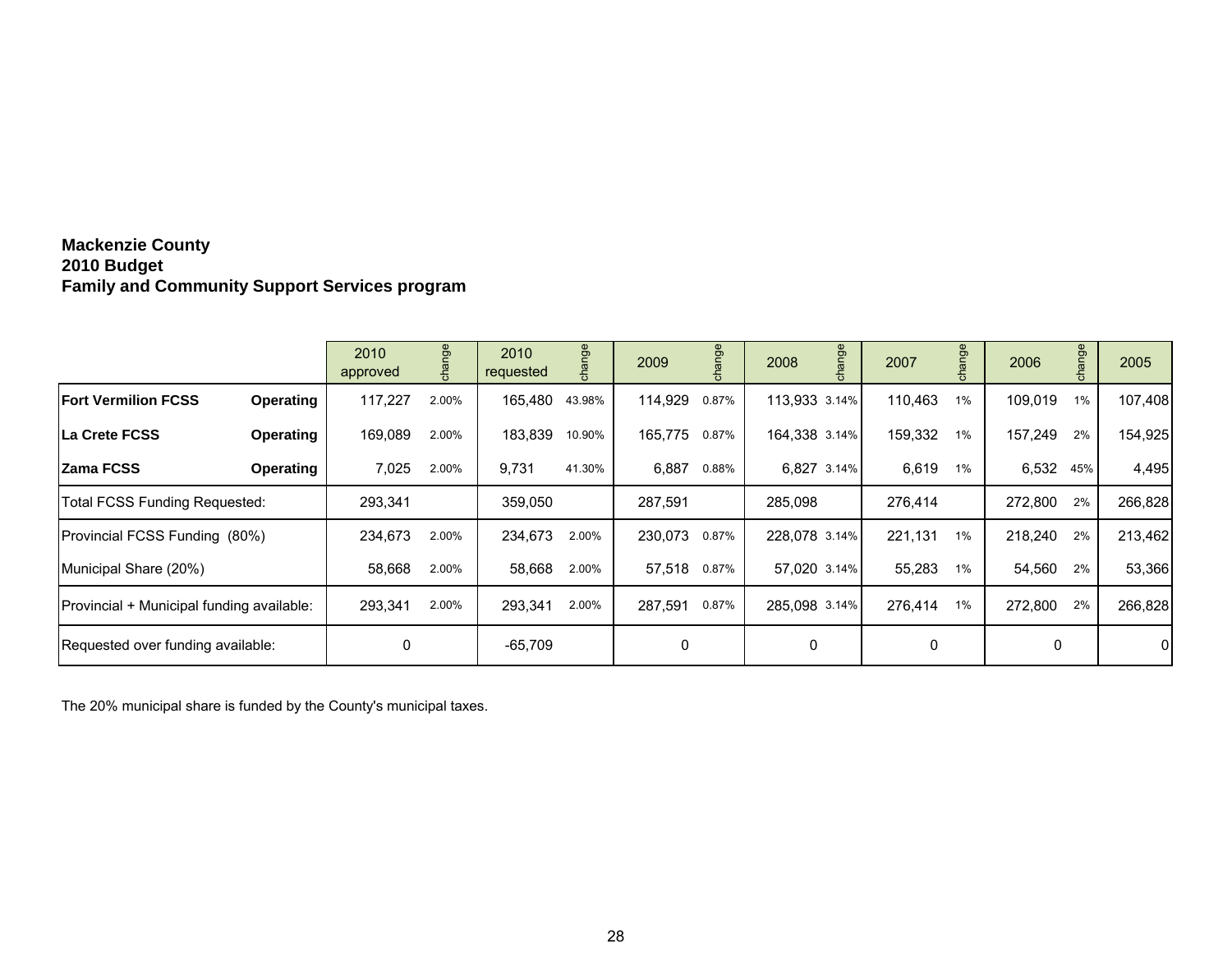## **Mackenzie County**

## **2010 Budget**

## **Grants to Other Non-Profit Organizations**

|                                                                        |                                                        |        | 2010<br>approved | 2010<br>requested | 2009    | 2008   | 2007   | 2006   | 2005           | 2004   |
|------------------------------------------------------------------------|--------------------------------------------------------|--------|------------------|-------------------|---------|--------|--------|--------|----------------|--------|
| FV Agricultural Society - Heritage Centre                              | Operating                                              |        | 30,000           | 30,000            | 25,000  | 25,000 | 25,000 | 10,000 | 7,500          | 7,500  |
| FV Area Board of Trade                                                 | Operating                                              |        | 15,000           | 20,000            | 10,000  | 10,000 | 10,000 | 15,000 | 12,000         | 12,000 |
| <b>FV Senior Club</b>                                                  | Operating                                              |        | 4,000            | 4,000             | 4,000   | 4,000  | 4,000  | 4,000  | 3,000          | 3,000  |
| <b>FV Walking Trails</b>                                               | Capital                                                |        | 20,000           | 20,000            |         |        |        |        |                |        |
| HL Parent Link Centre Toy Lending Library                              | Operating                                              |        | <b>No</b>        | 14,600            |         |        |        |        |                |        |
| HL Daycare & Early Learning Society                                    | Capital                                                |        | <b>No</b>        | 10,000            |         |        |        |        |                |        |
| C & Area Chamber of Commerce                                           | Operating                                              |        | 25,000           | 30,000            | 20,000  | 20,000 | 20,000 | 20,000 | 12,000         | 12,000 |
| C Agricultural Society - Mennonite Heritage<br>Village                 | Capital                                                |        | 20,000           |                   | 7,427   | 15,000 | 5,000  |        |                |        |
| C Agricultural Society - Mennonite Heritage<br>Village                 | Operating                                              |        | 35,000           | 60,000            | 30,000  | 10,000 | 10,000 | 10,000 | 7,500          | 7,500  |
| C Agricultural Society - Heritage Centre                               | Util./insur. (5 yr agr).                               |        | 30,000           | 30,000            | 20,526  | 31,000 | 15,146 | 10,000 |                |        |
| LC Ferry Campground Society                                            |                                                        |        | No               | 55,000            |         |        |        |        |                |        |
| C Meals for Seniors                                                    | Operating                                              |        | 4,000            | 4,000             | 4,000   | 4,000  | 4,000  | 4,000  | 3,000          | 3,000  |
| C Seniors Inn                                                          | Operating                                              |        | 3,000            | 3,000             | 3,000   | 3,000  | 3,000  | 3,000  | 3,000          | 3,000  |
| LC Walking Trails (requests 3-year<br>commitment)                      | Capital                                                |        | 20,000           |                   |         | 20,000 | 20,000 |        |                |        |
| Metis Local #74 - to be redirected to FV                               | Capital                                                |        | 5,500            | 5,500             | 7,593   |        |        |        |                |        |
| Northeast Community Adult Learning                                     |                                                        |        |                  | 10,000            |         |        |        |        |                |        |
| Mackenzie Regional Community Policing<br>Society - Victim Support Unit | Operating                                              |        | 10,000           | 40,000            |         | 10,000 | 10,000 | 10,000 | $\blacksquare$ |        |
| Rocky Lane Agricultural Society                                        | Capital                                                |        | 25,000           | 25,000            | 63,000  | 75,000 | 3,000  |        |                |        |
| Rocky Lane Agricultural Society                                        | Operating (in the past<br>granted via FV<br>Rec.Board) |        | 12,000           | 12,000            |         |        |        |        |                |        |
| Royal Canadian Legion, Branch 243 (FV)                                 | Operating                                              |        | 4,000            | 4,000             | 3,000   |        |        |        |                |        |
| Zama Chamber of Commerce / Communities<br>in Bloom                     | Operating                                              |        | 10,000           | 10,181            | 10,000  | 10,000 | 4,000  | 2,060  | 2,000          |        |
| Shantyman Int'l - Eagle's Nest Bible Camp                              | Operating                                              |        | 7,500            | 20,529            |         |        |        |        | 10,000         | 5,000  |
| <b>REDI</b>                                                            | Operating                                              |        | 25,000           | 25,000            | 18,750  | 21,750 | 21,750 | 21,750 | 21,750         | 21,750 |
| <b>High School Bursaries</b>                                           | Operating                                              |        | 25,000           | 25,000            | 18,600  | 20,000 | 6,500  | 10,000 | 5,000          | 3,000  |
| Miscellaneous                                                          | Operating                                              |        | 1,000            | 1,000             | 3,959   | 1,000  | 800    | 200    | 400            | 650    |
|                                                                        |                                                        | Total: | 331,000          | 458,810           | 248,855 |        |        |        |                |        |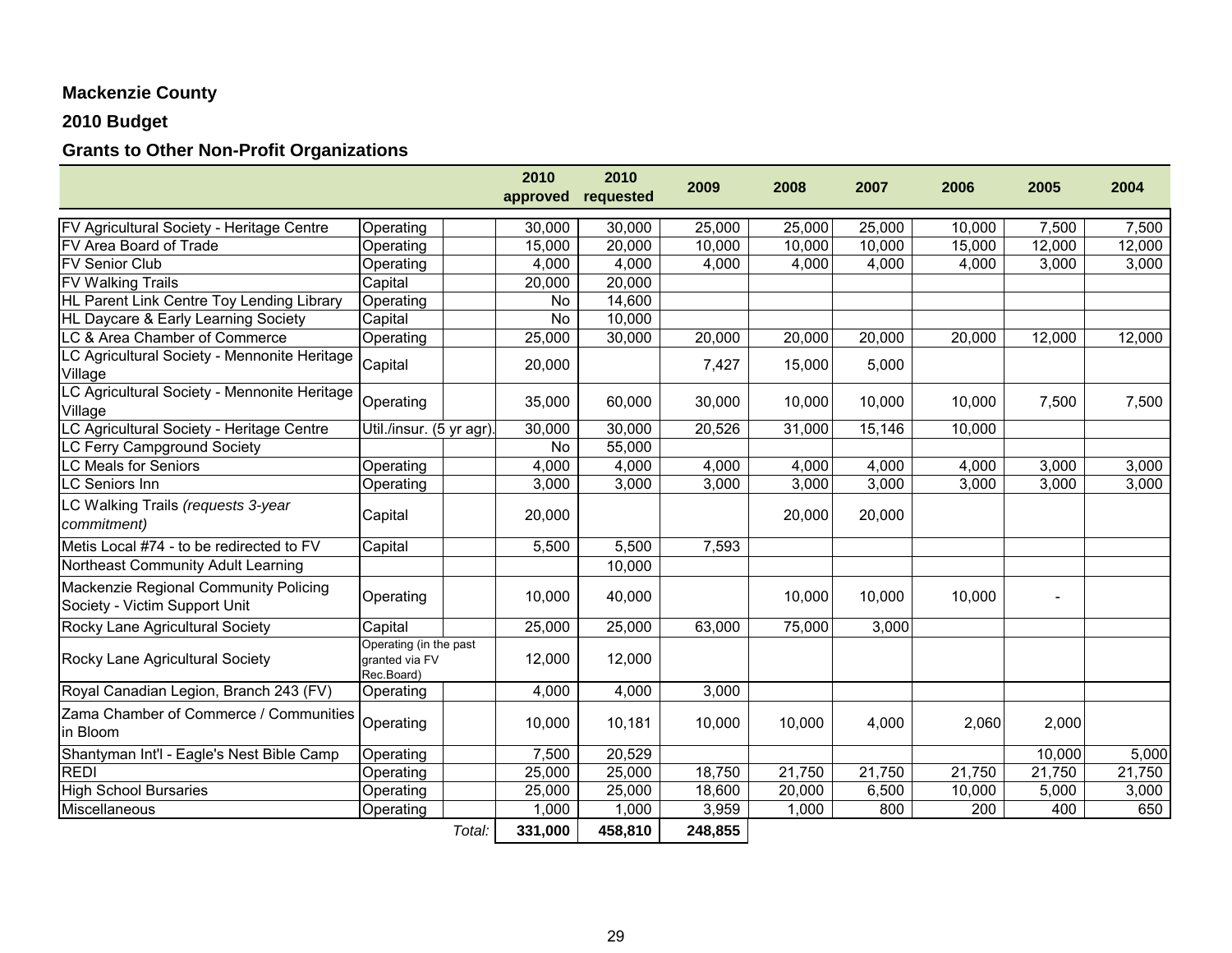| AB Centenial Grants paid to community        |                     |         |         |         |         |         |         | 8,000   |         |
|----------------------------------------------|---------------------|---------|---------|---------|---------|---------|---------|---------|---------|
| groups                                       |                     |         |         |         |         |         |         |         |         |
| Bar-b-q for local groups                     | Capital             |         |         |         |         | 4,450   |         |         |         |
| <b>FV RCMP detachment</b>                    | Operating           |         |         |         |         |         |         | 18,000  | 18,000  |
| Friends of the Old Bay House Society         | Capital             |         |         |         |         |         |         | 150,000 |         |
| Fort Vermilion Ranger Patrol                 | Operating           |         |         |         |         | 7,111   |         |         |         |
| <b>HL &amp; District Chamber of Commerce</b> | Operating           |         |         | 4,000   | 4,000   | 4,000   | 3,000   | 3,000   | 3,000   |
| HL & District Chamber of Commerce            | Capital             |         |         |         |         |         | 7,889   |         |         |
| <b>IHL RCMP detachment</b>                   | Operating           |         |         |         |         | 4,250   |         |         |         |
| <b>HL Rural Community Hall</b>               | Operating           |         |         | 10,000  |         |         | 8,000   | 10,900  | 10,900  |
| HL Sporting Association- Fish Pond           | Operating           |         |         |         |         |         | 500     |         |         |
| <b>LC Agricultural Society</b>               | Capital             |         |         |         |         |         |         | 200,000 |         |
| LC Learning Society                          | Operating           |         |         |         |         |         | 2,316   |         |         |
| LC Seniors Inn                               | Capital             |         |         |         |         | 9,500   |         |         |         |
| LC Rodeo Club                                | Capital             |         |         | 1,500   |         |         |         | 15,000  |         |
| <b>LC Skate Park</b>                         | Capital             |         |         |         |         |         |         | 0       | 21,200  |
| <b>ILC Tourist Information Centre</b>        | Capital             |         |         |         | 5,000   |         |         |         |         |
| Mighty Peace Fish & Game                     | Operating           |         |         |         |         |         | 500     |         | 4,000   |
| Northwest Alberta Resource                   | Operating           |         |         |         |         |         |         | 7,000   | 7,000   |
| Sandhills Elementary School                  | Capital             |         |         |         |         | 4,000   |         |         |         |
| Zama Children's Playground                   | Capital             |         |         |         |         |         |         |         | 54,000  |
|                                              |                     |         |         |         |         |         |         |         |         |
|                                              | <b>Grand totals</b> | 331,000 | 458,810 | 264,355 | 288,750 | 195,507 | 142,215 | 499,050 | 196,500 |

 251,000 378,810 206,479 Total per Grants to Other Organizations Policy

Contribution to reserve:

The contribution to reserve is calculated by deducting the grant amounts from the \$200,000 annual limit on grants to other non-profit groups set by Council; the \$200,000 limit includes \$20,000 minimum annual contribution to the reserve; bursaries and funds committed to pay for utilities and insurance for the La Crete Heritage Centre are excluded from this computation.